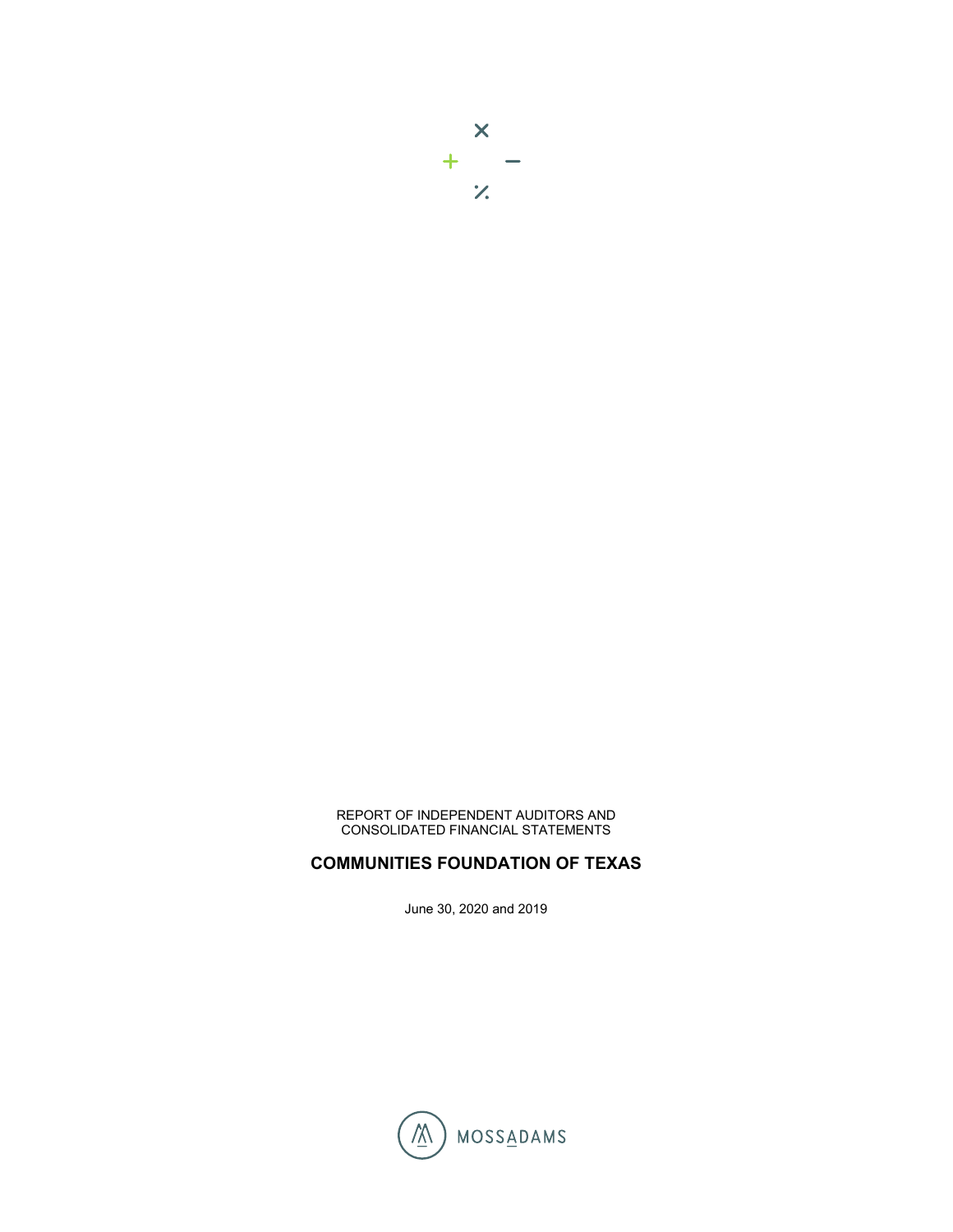# **Table of Contents**

|                                                       | <b>PAGE</b> |
|-------------------------------------------------------|-------------|
| <b>Report of Independent Auditors</b>                 | $1 - 2$     |
| <b>Consolidated Financial Statements</b>              |             |
| <b>Consolidated Statements of Financial Position</b>  | 3           |
| <b>Consolidated Statements of Activities</b>          | $4 - 5$     |
| <b>Consolidated Statements of Functional Expenses</b> | $6 - 7$     |
| <b>Consolidated Statements of Cash Flows</b>          | $8 - 9$     |
| Notes to Consolidated Financial Statements            | $10 - 33$   |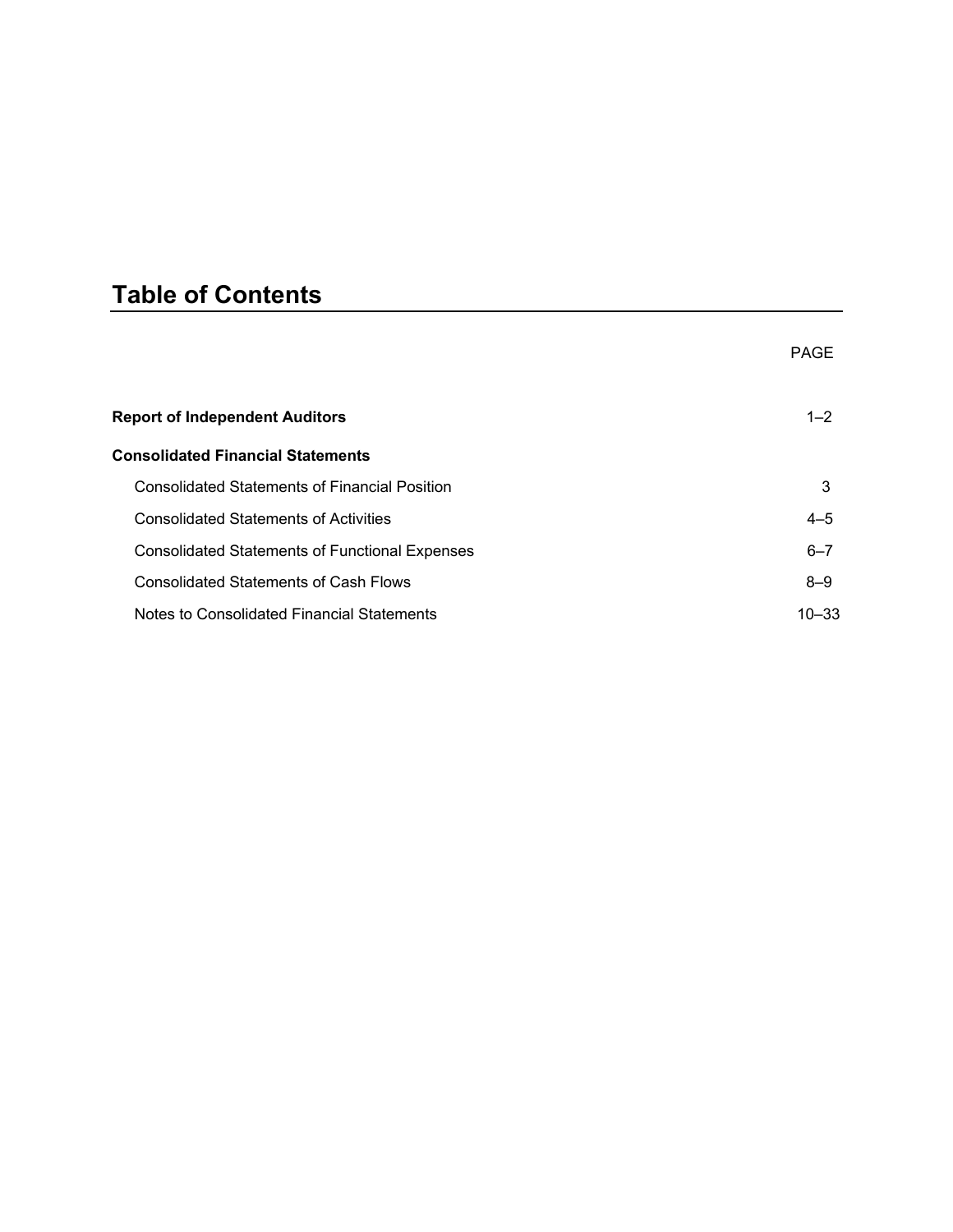

# **Report of Independent Auditors**

The Finance and Audit Committee Communities Foundation of Texas

# **Report on the Consolidated Financial Statements**

We have audited the accompanying consolidated financial statements of Communities Foundation of Texas (the Foundation), which comprise the consolidated statements of financial position as of June 30, 2020 and 2019, and the related consolidated statements of activities, functional expenses and cash flows for the years then ended, and the related notes to the consolidated financial statements.

#### *Management's Responsibility for the Consolidated Financial Statements*

Management is responsible for the preparation and fair presentation of these consolidated financial statements in accordance with accounting principles generally accepted in the United States of America; this includes the design, implementation, and maintenance of internal control relevant to the preparation and fair presentation of consolidated financial statements that are free from material misstatement, whether due to fraud or error.

#### *Auditor's Responsibility*

Our responsibility is to express an opinion on these consolidated financial statements based on our audits. We conducted our audits in accordance with auditing standards generally accepted in the United States of America. Those standards require that we plan and perform the audits to obtain reasonable assurance about whether the consolidated financial statements are free from material misstatement.

An audit involves performing procedures to obtain audit evidence about the amounts and disclosures in the consolidated financial statements. The procedures selected depend on the auditor's judgment, including the assessment of the risks of material misstatement of the consolidated financial statements, whether due to fraud or error. In making those risk assessments, the auditor considers internal control relevant to the Foundation's preparation and fair presentation of the consolidated financial statements in order to design audit procedures that are appropriate in the circumstances, but not for the purpose of expressing an opinion on the effectiveness of the Foundation's internal control. Accordingly, we express no such opinion. An audit also includes evaluating the appropriateness of accounting policies used and the reasonableness of significant accounting estimates made by management, as well as evaluating the overall presentation of the consolidated financial statements.

We believe that the audit evidence we have obtained is sufficient and appropriate to provide a basis for our audit opinion.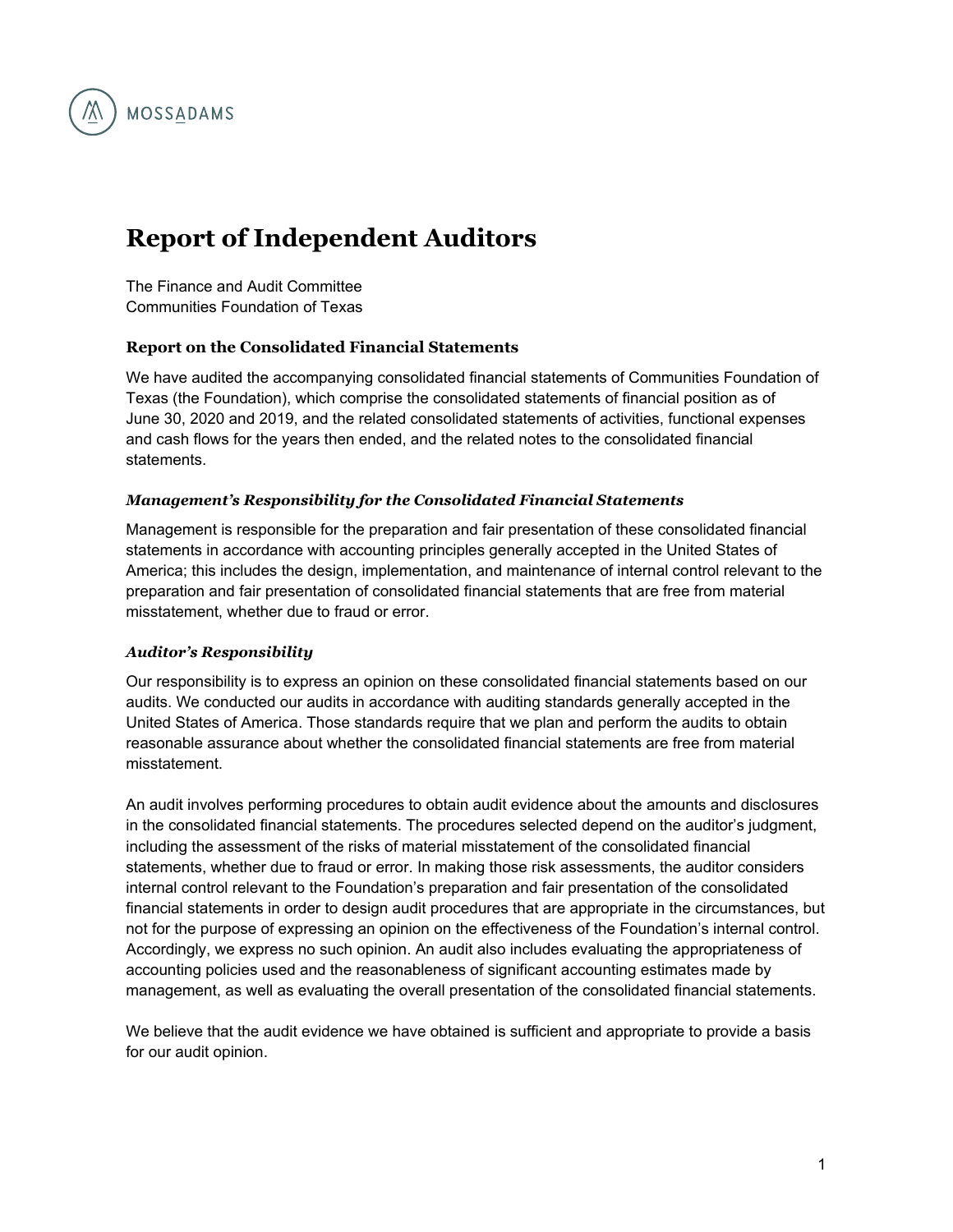## *Opinion*

In our opinion, the consolidated financial statements referred to above present fairly, in all material respects, the financial position of Communities Foundation of Texas as of June 30, 2020 and 2019, and the results of their change in their net assets and their cash flows for the years then ended in accordance with accounting principles generally accepted in the United States of America.

Moss Adams LLP

Dallas, Texas December 11, 2020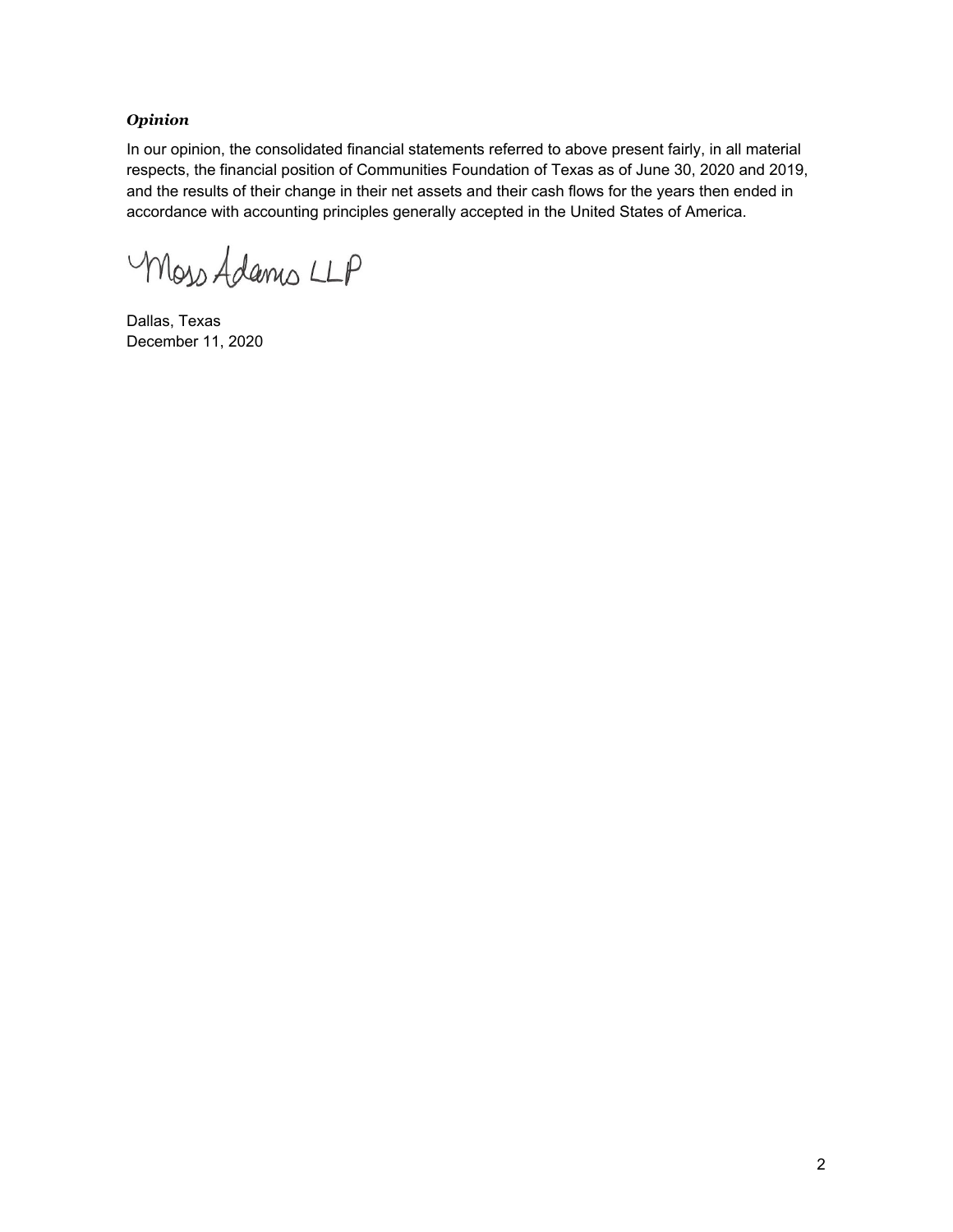# **Communities Foundation of Texas Consolidated Statements of Financial Position June 30, 2020 and 2019 Presented in 000's**

| <b>ASSETS</b>                                           |                 |                 |
|---------------------------------------------------------|-----------------|-----------------|
|                                                         | 2020            | 2019            |
| <b>ASSETS</b>                                           |                 |                 |
| Cash and cash equivalents                               | \$<br>23,350    | \$<br>19,544    |
| Interest, dividends, and other receivables              | 1,591           | 1,885           |
| Contributions receivable, net                           | 15,176          | 7,932           |
| Investments                                             | 1,066,258       | 1,041,964       |
| Beneficial interest in charitable remainder trusts      | 4,924           | 6,886           |
| Real estate held for sale                               | 2,736           | 2,270           |
| Other investments                                       | 15,905          | 15,295          |
| Property and equipment, net                             | 42,577          | 44,729          |
| Other assets                                            | 1,590           | 1,878           |
| <b>Total assets</b>                                     | \$<br>1,174,107 | \$<br>1,142,383 |
| <b>LIABILITIES AND NET ASSETS</b><br><b>LIABILITIES</b> |                 |                 |
| Accounts payable and accrued liabilities                | \$<br>2,175     | \$<br>2,587     |
| Grants payable, net                                     | 18,468          | 22,228          |
| Funds held for others                                   | 52,990          | 51,454          |
| Deferred revenue                                        | 230             | 256             |
| Liabilities associated with split-interest agreements   | 2,549           | 3,594           |
| <b>Total liabilities</b>                                | 76,412          | 80,119          |
| <b>NET ASSETS</b>                                       |                 |                 |
| Without donor restriction                               | 863,888         | 836,232         |
| With donor restriction                                  | 233,807         | 226,032         |
| Total net assets                                        | 1,097,695       | 1,062,264       |
| Total liabilities and net assets                        | \$<br>1,174,107 | \$<br>1,142,383 |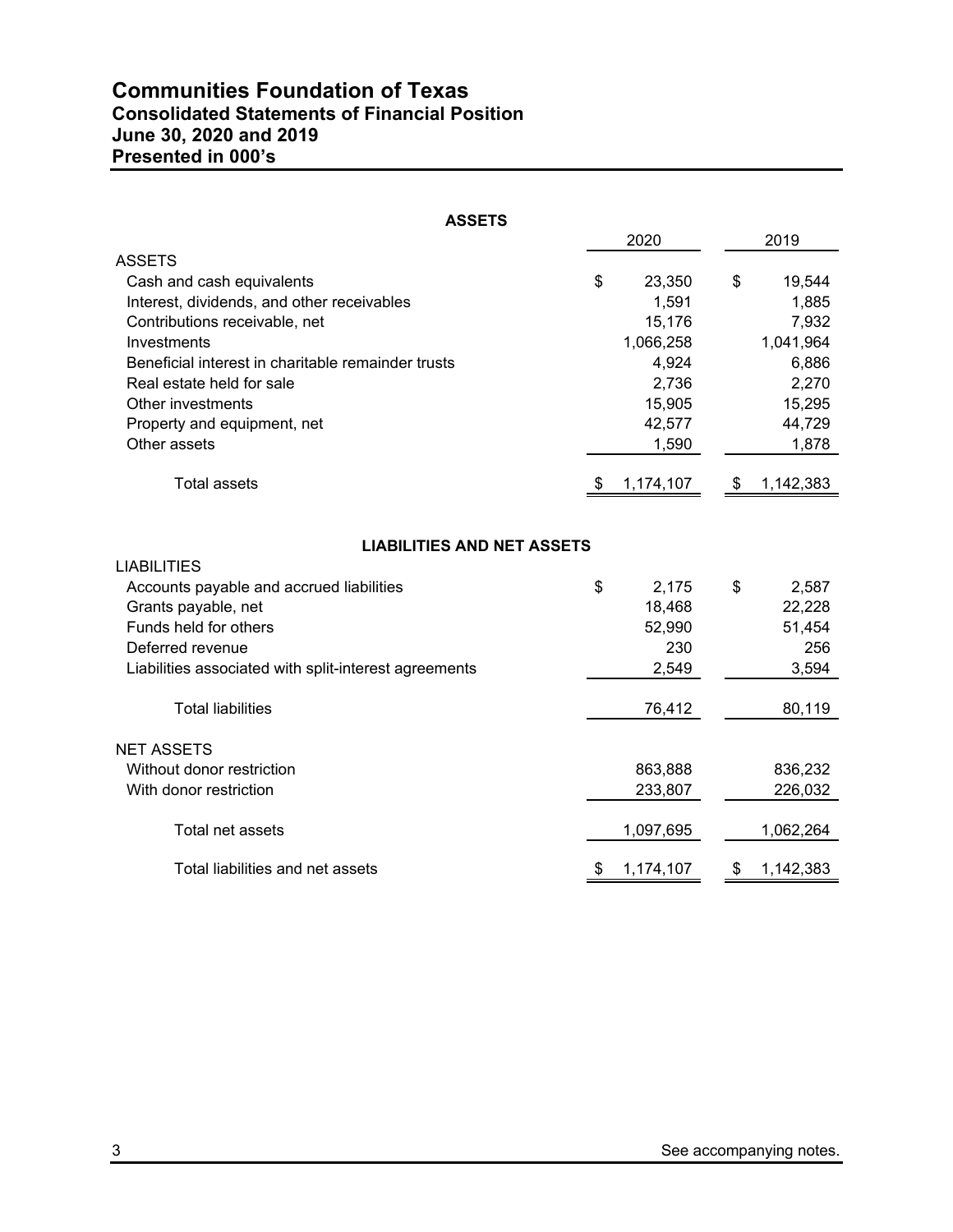# **Communities Foundation of Texas Consolidated Statement of Activities For Year Ended June 30, 2020 Presented in 000's**

|                                                                                                                                                                                                                     | <b>Without Donor</b><br>Restrictions |                                                        | <b>With Donor</b><br>Restrictions |                                                      | Total                                    |
|---------------------------------------------------------------------------------------------------------------------------------------------------------------------------------------------------------------------|--------------------------------------|--------------------------------------------------------|-----------------------------------|------------------------------------------------------|------------------------------------------|
| <b>REVENUES AND GAINS</b><br>Contributions<br>Investment income, net<br>Change in value of split-interest agreements<br>Other income<br>Reclassifications - donor directed<br>Net assets released from restrictions | \$                                   | 96,213<br>21,958<br>855<br>12,242<br>(2,623)<br>19,300 | \$                                | 19,738<br>4,698<br>(653)<br>669<br>2,623<br>(19,300) | \$<br>115,951<br>26,656<br>202<br>12,911 |
| Total revenues and gains                                                                                                                                                                                            |                                      | 147,945                                                |                                   | 7,775                                                | 155,720                                  |
| <b>GRANTS AND EXPENSES</b><br>Programs<br>Grants<br>Other<br>Supporting activities                                                                                                                                  |                                      | 91,294<br>16,985                                       |                                   |                                                      | 91,294<br>16,985                         |
| General and administrative expenses<br>Development                                                                                                                                                                  |                                      | 9,394<br>2,616                                         |                                   |                                                      | 9,394<br>2,616                           |
| Total grants and expenses                                                                                                                                                                                           |                                      | 120,289                                                |                                   |                                                      | 120,289                                  |
| <b>CHANGE IN NET ASSETS</b>                                                                                                                                                                                         |                                      | 27,656                                                 |                                   | 7,775                                                | 35,431                                   |
| <b>NET ASSETS</b><br>Beginning of year                                                                                                                                                                              |                                      | 836,232                                                |                                   | 226,032                                              | 1,062,264                                |
| End of year                                                                                                                                                                                                         | \$                                   | 863,888                                                | \$                                | 233,807                                              | \$<br>1,097,695                          |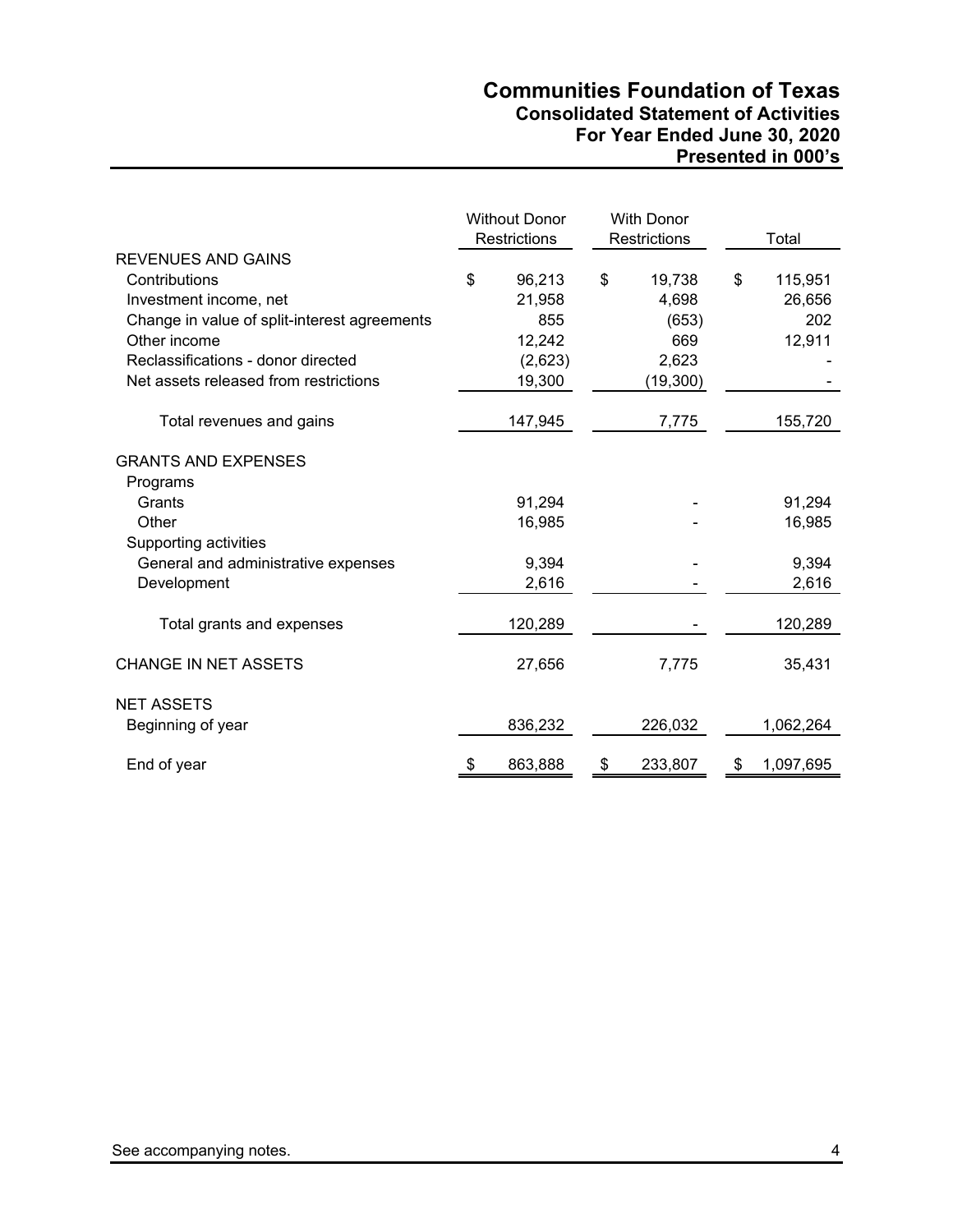# **Communities Foundation of Texas Consolidated Statement of Activities For Year Ended June 30, 2019 Presented in 000's**

|                                              | <b>Without Donor</b><br>Restrictions |           | <b>With Donor</b><br>Restrictions |          | Total           |
|----------------------------------------------|--------------------------------------|-----------|-----------------------------------|----------|-----------------|
| <b>REVENUES AND GAINS</b>                    |                                      |           |                                   |          |                 |
| Contributions                                | \$                                   | 54,955    | \$                                | 14,037   | \$<br>68,992    |
| Investment income, net                       |                                      | 37,450    |                                   | 7,451    | 44,901          |
| Gain (loss) on real estate held for sale     |                                      | 1,170     |                                   | (156)    | 1,014           |
| Change in value of split-interest agreements |                                      | (238)     |                                   | 601      | 363             |
| Other income                                 |                                      | 9,731     |                                   | 2,008    | 11,739          |
| Reclassifications - donor directed           |                                      | (11, 225) |                                   | 11,225   |                 |
| Net assets released from restrictions        |                                      | 17,010    |                                   | (17,010) |                 |
| Total revenues and gains                     |                                      | 108,853   |                                   | 18,156   | 127,009         |
| <b>GRANTS AND EXPENSES</b>                   |                                      |           |                                   |          |                 |
| Programs                                     |                                      |           |                                   |          |                 |
| Grants                                       |                                      | 91,981    |                                   |          | 91,981          |
| Other                                        |                                      | 15,910    |                                   |          | 15,910          |
| Supporting activities                        |                                      |           |                                   |          |                 |
| General and administrative expenses          |                                      | 9,824     |                                   |          | 9,824           |
| Development                                  |                                      | 2,595     |                                   |          | 2,595           |
| Total grants and expenses                    |                                      | 120,310   |                                   |          | 120,310         |
| <b>CHANGE IN NET ASSETS</b>                  |                                      | (11, 457) |                                   | 18,156   | 6,699           |
| <b>NET ASSETS</b>                            |                                      |           |                                   |          |                 |
| Beginning of year                            |                                      | 847,689   |                                   | 207,876  | 1,055,565       |
| End of year                                  | \$                                   | 836,232   | \$                                | 226,032  | \$<br>1,062,264 |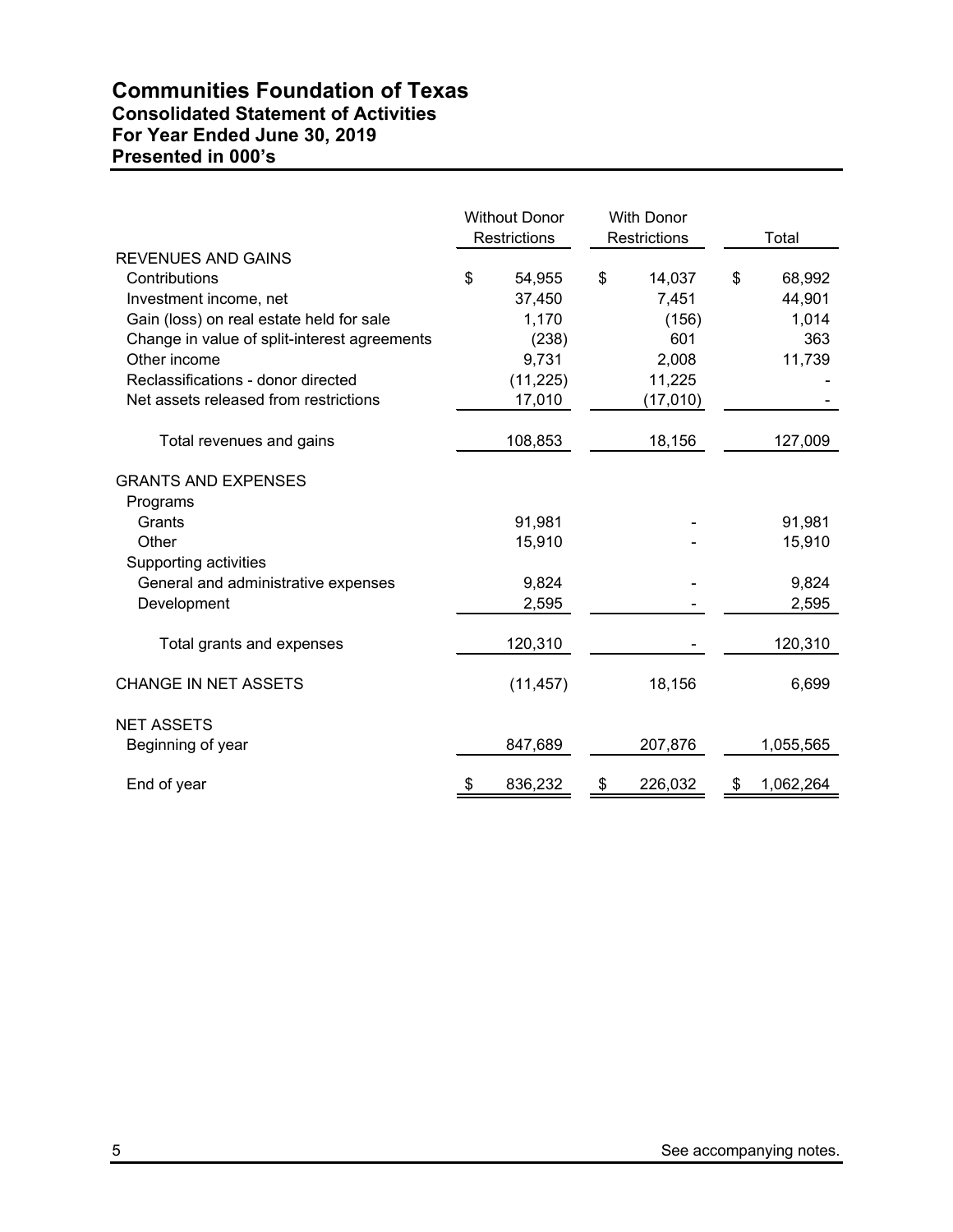# **Communities Foundation of Texas Consolidated Statement of Functional Expenses For Year Ended June 30, 2020 Presented in 000's**

|                                   | Programs |         | General and<br>Administrative |       | Development |       | Total |         |
|-----------------------------------|----------|---------|-------------------------------|-------|-------------|-------|-------|---------|
| Grants awarded                    | \$       | 91,294  | \$                            |       | \$          |       | \$    | 91,294  |
| Personnel                         |          | 8,659   |                               | 3,558 |             | 2,010 |       | 14,227  |
| Consultants/professional services |          | 4,584   |                               | 1,531 |             | 62    |       | 6,177   |
| Occupancy                         |          | 1,904   |                               | 3,586 |             | 148   |       | 5,638   |
| Other                             |          | 530     |                               | 198   |             | 51    |       | 779     |
| Special events                    |          | 364     |                               | 229   |             | 126   |       | 719     |
| Marketing                         |          | 421     |                               | 169   |             | 115   |       | 705     |
| Travel                            |          | 420     |                               | 48    |             | 38    |       | 506     |
| Information technology            |          | 103     |                               | 75    |             | 66    |       | 244     |
|                                   |          |         |                               |       |             |       |       |         |
| Total                             | \$.      | 108,279 | \$                            | 9,394 | \$          | 2,616 | \$.   | 120,289 |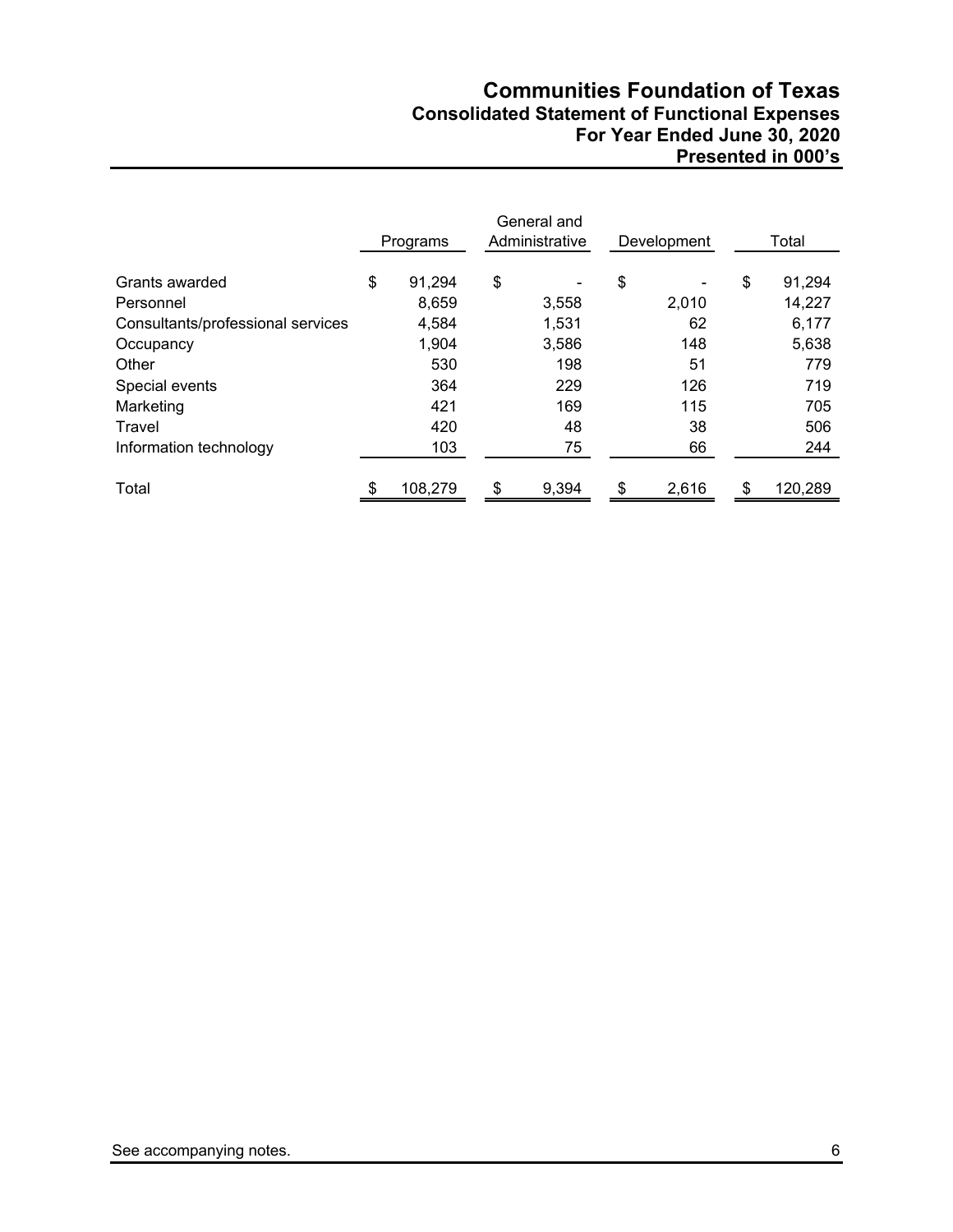# **Communities Foundation of Texas Consolidated Statement of Functional Expenses For Year Ended June 30, 2019 Presented in 000's**

|                                   | Programs      |     | General and<br>Administrative | Development |     | Total   |
|-----------------------------------|---------------|-----|-------------------------------|-------------|-----|---------|
| Grants awarded                    | \$<br>91,981  | \$  |                               | \$          | \$  | 91,981  |
| Personnel                         | 7,523         |     | 3,475                         | 1,859       |     | 12,857  |
| Consultants/professional services | 4,417         |     | 1,213                         | 71          |     | 5,701   |
| Occupancy                         | 1,754         |     | 3,834                         | 168         |     | 5,756   |
| Other                             | 503           |     | 459                           | 75          |     | 1,037   |
| Special events                    | 551           |     | 238                           | 184         |     | 973     |
| Marketing                         | 349           |     | 470                           | 136         |     | 955     |
| Travel                            | 483           |     | 57                            | 44          |     | 584     |
| Information technology            | 330           |     | 78                            | 58          |     | 466     |
| Total                             | \$<br>107,891 | \$. | 9,824                         | \$<br>2,595 | \$. | 120,310 |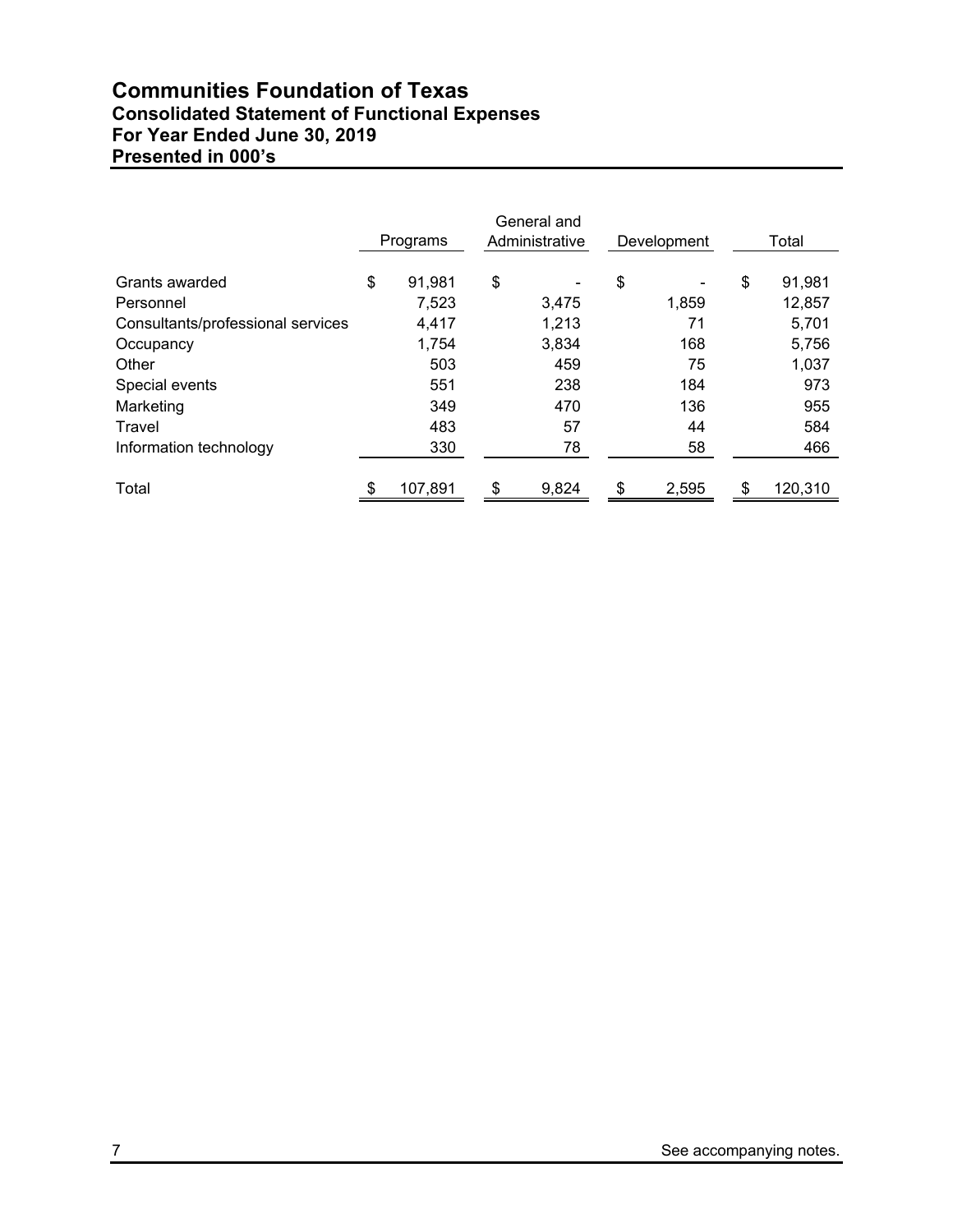# **Communities Foundation of Texas Consolidated Statements of Cash Flows For Years Ended June 30, 2020 and 2019 Presented in 000's**

|                                                                      | 2020         | 2019         |
|----------------------------------------------------------------------|--------------|--------------|
| OPERATING ACTIVITIES                                                 |              |              |
| Change in net assets                                                 | \$<br>35,431 | \$<br>6,699  |
| Adjustments to reconcile change in net assets to net cash            |              |              |
| used in operating activities<br>Depreciation                         | 2,110        | 2,060        |
| Amortization of discount on grants payable                           | 229          | 163          |
| Discount on contribution receivable                                  | (106)        | (16)         |
| Net gain on investments                                              | (17, 928)    | (36, 646)    |
| Change in value of split interest agreements                         | (202)        | (363)        |
| Gain on sale of real estate                                          |              | (1,014)      |
| Noncash contributions                                                | (29, 815)    | (17,040)     |
| Changes in operating assets and liabilities                          |              |              |
| Contributions, interest, dividends, and other receivables            | (6, 844)     | 3,534        |
| Other assets                                                         | 288          | (436)        |
| Accounts payable and accrued liabilities                             | (412)        | 1,096        |
| Grants payable                                                       | (3,989)      | (5,904)      |
| Funds held for others                                                | 538          | 10,808       |
| Liabilities associated with split-interest agreements                | (431)        | 251          |
|                                                                      |              |              |
| Net cash used in operating activities                                | (21, 131)    | (36, 808)    |
| <b>INVESTING ACTIVITIES</b>                                          |              |              |
| Purchases of investments                                             | (554, 748)   | (313, 615)   |
| Proceeds from the sales of investments                               | 579,070      | 334,658      |
| Purchases of property and equipment                                  | (424)        | (575)        |
| Proceeds from sales of real estate                                   |              | 5,790        |
| Purchases of other investments                                       | (697)        |              |
| Proceeds from sales of other investments                             | 87           | 171          |
| Net cash provided by investing activities                            | 23,288       | 26,429       |
| <b>FINANCING ACTIVITIES</b>                                          |              |              |
| Distribution from beneficial interest in charitable remainder trusts | 1,649        | 135          |
| NET INCREASE (DECREASE) IN CASH AND CASH EQUIVALENTS                 | 3,806        | (10, 244)    |
| CASH AND CASH EQUIVALENTS                                            |              |              |
| Beginning of year                                                    | 19,544       | 29,788       |
| End of year                                                          | \$<br>23,350 | \$<br>19,544 |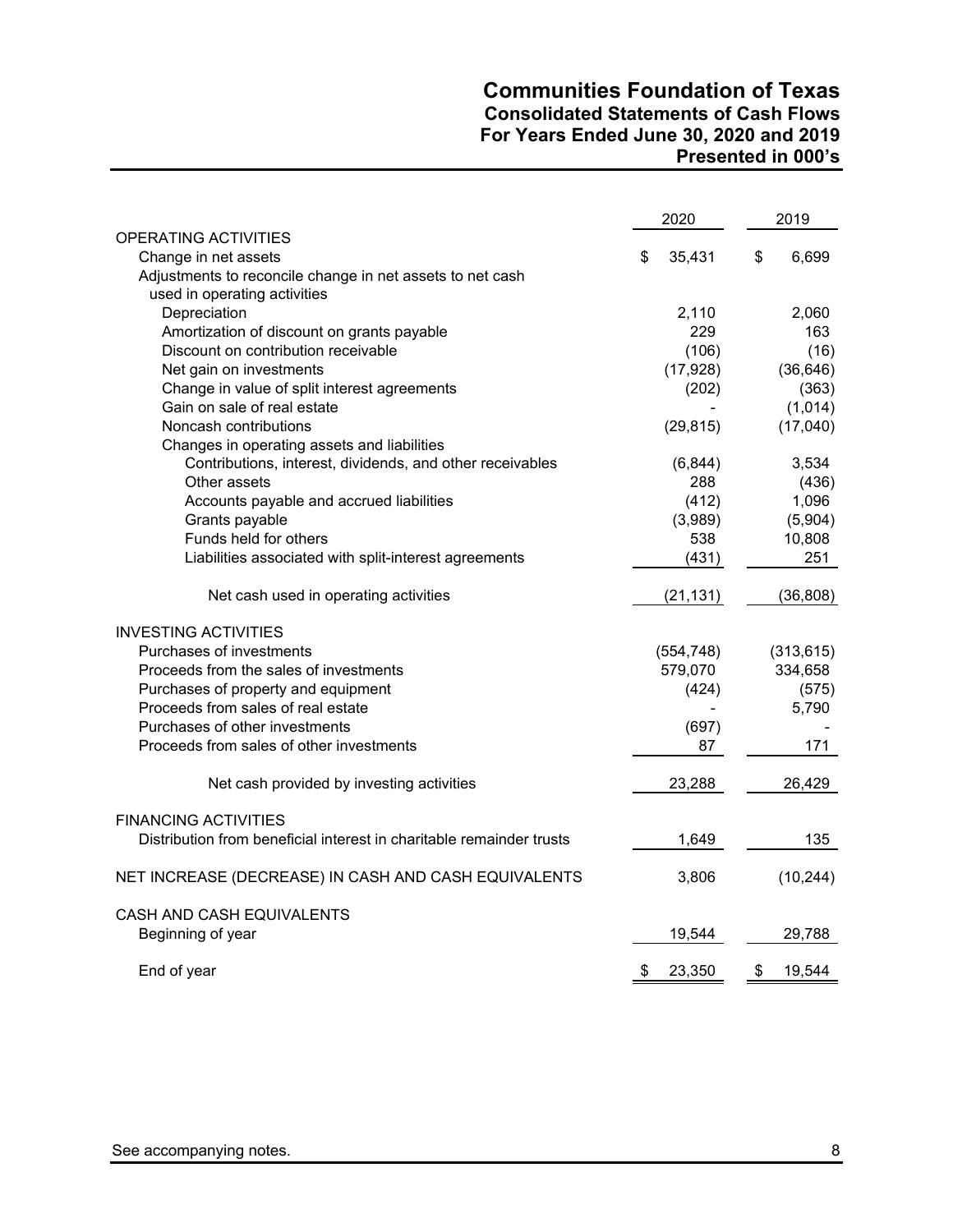|                                                                           | 2020 |        | 2019   |
|---------------------------------------------------------------------------|------|--------|--------|
| SUPPLEMENTAL DISCLOSURES OF CASH FLOW INFORMATION                         |      |        |        |
| Net realized and unrealized gains on agency funds                         |      | 998    | 3,136  |
| Noncash contributions of investments                                      |      | 29.690 | 16,760 |
| Noncash contributions of charitable remainder trust                       |      | 125    | 280    |
| Transfer of land from property and equipment to real estate held for sale |      | 466    |        |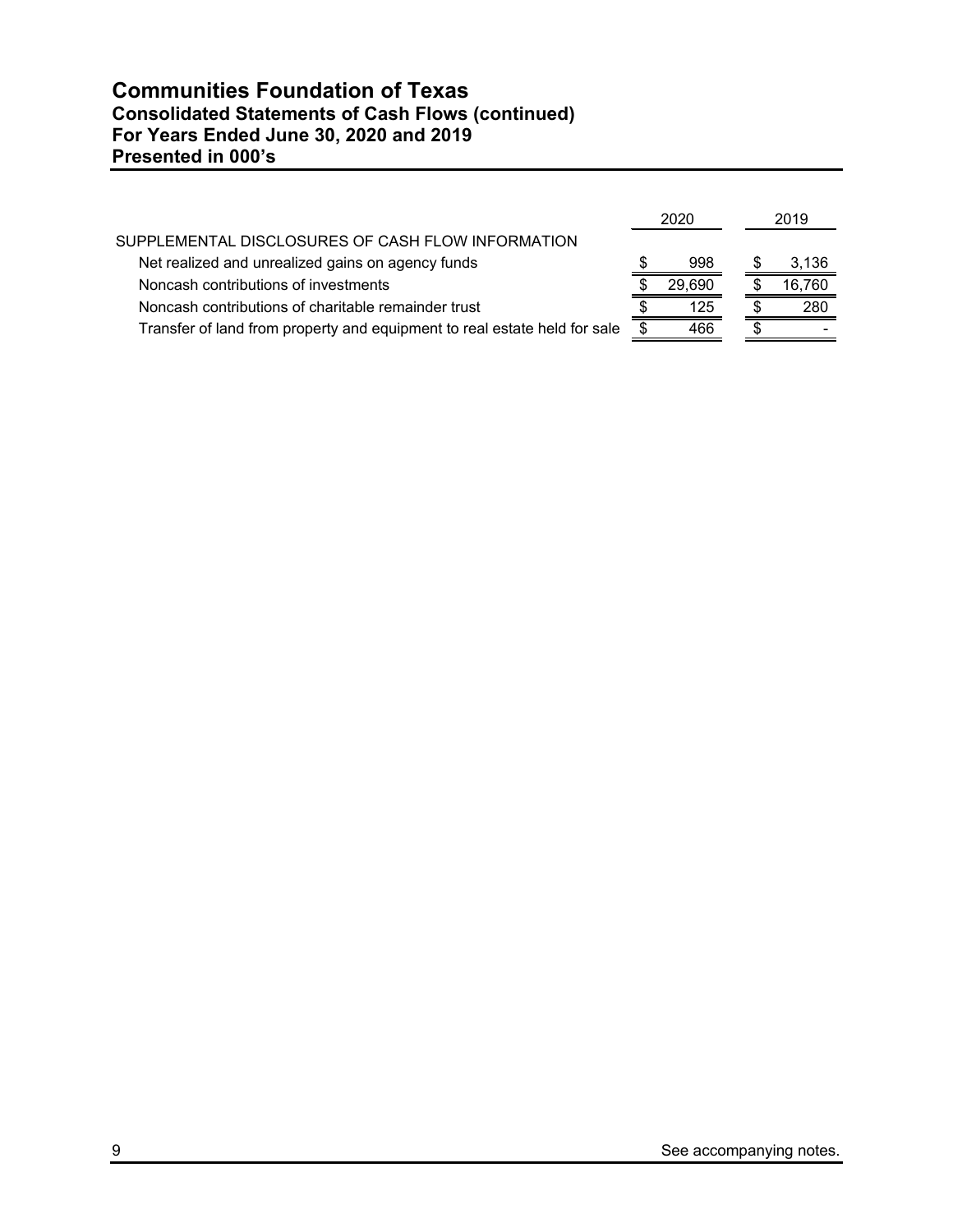# **Note 1 – Summary of Significant Accounting Policies**

#### **General Purpose and Activities**

Communities Foundation of Texas (the Community Foundation) is a nonprofit Texas corporation with no capital stock and is classified by the Internal Revenue Service as tax- exempt under Section 501(c)(3) and as a non-private foundation under Section 509(a)(1) of the Internal Revenue Code of 1986. The Community Foundation administers more than 1,000 funds comprised of donor advised, non-donor advised, trusts, and endowment funds established with an instrument of gift.

The Community Foundation is committed to serving charitable needs both domestically and abroad through charitable grants and services at the discretion of the Board of Trustees.

In addition, the Community Foundation administers the Educate Texas program, a significant program that provides grants and support to Texas schools, as well as North Texas Giving Day, a significant regional on-line event.

# **Reporting Entity**

The consolidated financial statements include the Community Foundation and the W.W. Caruth, Jr. Foundation, The Nancy Ann Hunt Foundation, The Ruth Foundation (dissolved during the year ended June 30, 2020), The Robert and Nancy Dedman Foundation, and effective October 9, 2018, The Dedman Dietz Family Foundation (Collectively, the Supporting Organizations). The Supporting Organizations are consolidated with the Community Foundation in the accompanying consolidated financial statements because the Community Foundation has an economic interest in the organizations, serves as trustee and/or controls the affiliated organizations' boards of directors. The consolidated financial statements also include the accounts and activities of Flora Street, LLC (and its wholly owned entities Flora Street Retail, LLC and Flora Street Retail 1-2, LLC), Expressway Central Control Company, Inc., Florida Central Control, Inc., Suncoast Central Control, LLC, Texas Central Control, LLC, Caruth Building Service, Inc., Medallion Center Partners, LP, Medallion Center Partners GP, LLC, and effective October 11, 2019, SII 1, LLC. The primary purpose of these entities is to hold and manage real estate properties and other investments on behalf of the Community Foundation and certain Supporting Organizations. The Community Foundation, the Supporting Organizations, and all other consolidated entities are collectively referred to as the Foundation throughout these financial statements. All significant inter-organization transactions have been eliminated.

## **Basis of Presentation**

The Foundation follows the Financial Accounting Standards Board (FASB) Accounting Standards Codification (ASC). The ASC is the single source of authoritative guidance for accounting principles generally accepted in the United States of America (U.S. GAAP) for nongovernmental entities. The Foundation's consolidated financial statements have been prepared on the accrual basis of accounting.

#### **Estimates**

The preparation of the consolidated financial statements requires management to make estimates and assumptions that affect certain reported amounts of assets and liabilities and disclosures of contingent assets and liabilities at the date of the consolidated financial statements and the reported amounts of revenues and expenses for the period. Actual results could differ significantly from those estimates.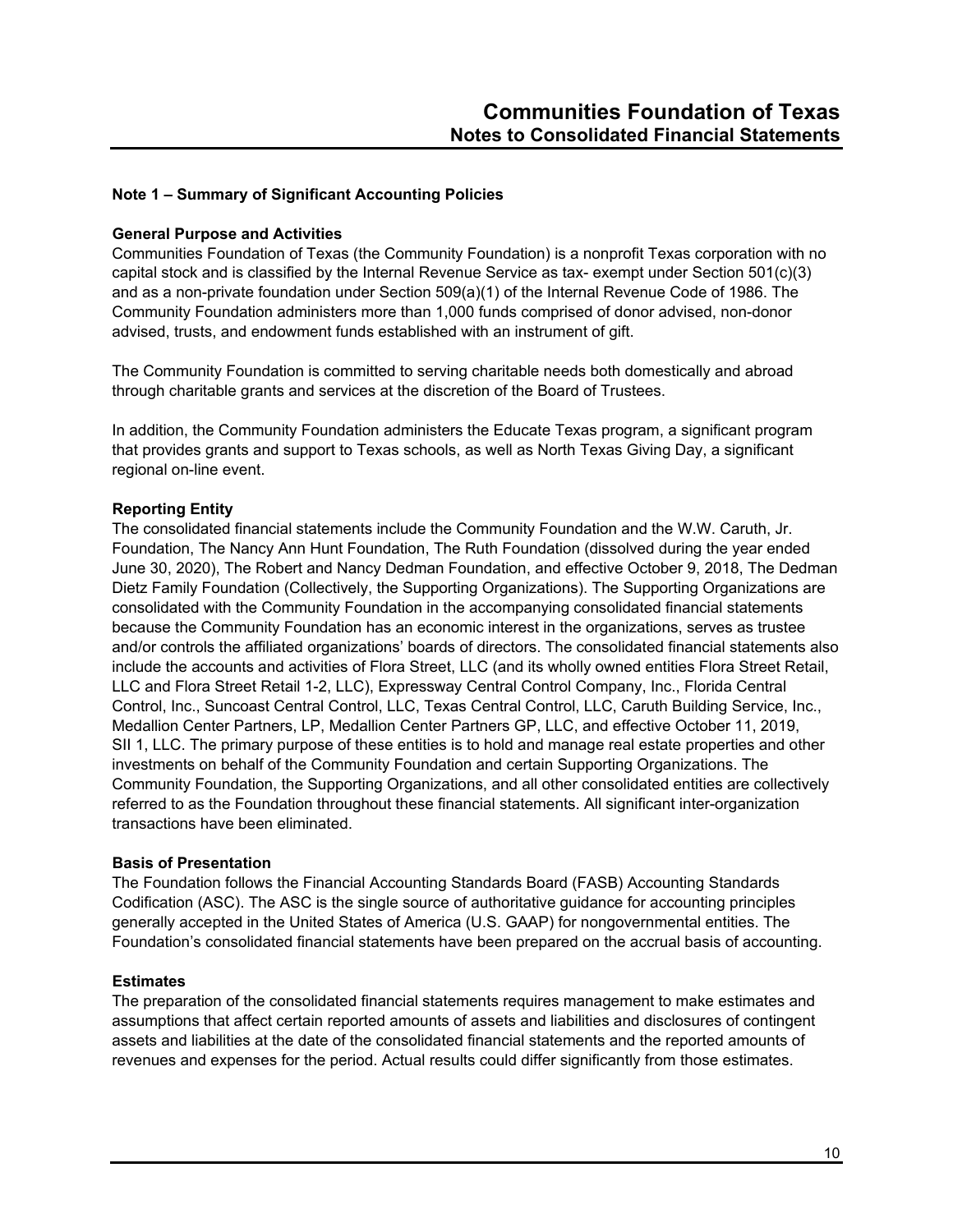## **Significant Estimates**

Estimates that are particularly susceptible to significant change include the allocation of functional expenses, discount on long-term contributions receivable and grant payable, fair value of investments, beneficial interest in charitable remainder trusts, and contributions receivable and the related allowance for doubtful accounts. Due to the level of risk associated with these financial instruments, it is reasonably possible that changes in the values of the investments and beneficial interest will occur in the near term and that such changes could materially affect the amounts reported in the consolidated statements of financial position. Significant fluctuations in fair values could occur from year to year, and the amounts the Foundation will ultimately realize could differ materially. Management's estimate of contributions receivable and the related allowance for uncollectible amounts is based on consideration of all relevant available information and an analysis of the collectability of individual contributions at the financial statement date.

#### **Implemented Accounting Pronouncement**

During fiscal year 2020, the Foundation adopted FASB Accounting Standards Update (ASU) No. 2018-08, *Clarifying the Scope and the Accounting Guidance for Contributions Received and Contributions Made*. ASU No. 2018-08 clarifies and improves the scope and the accounting guidance for contributions received and contributions made. The amendments in the update assist entities in (1) evaluating whether transactions should be accounted for as contributions (nonreciprocal transactions) within the scope of Topic 958*, Not-for-Profit Entities*, or as exchange (reciprocal) transactions subject to other guidance, and (2) determining whether a contribution is conditional. The adoption of this ASU did not have a material impact on the Foundation's consolidated financial statements.

The Foundation adopted FASB ASU No. 2016-01, *Financial Instruments – Overall (Subtopic 825- 10): Recognition and Measurement of Financial Assets and Financial Liabilities.* The adoption did not have a significant impact on the consolidated financial statements.

#### **Net Asset Classification**

Without donor restriction is defined as that portion of net assets that has no use or time restrictions. As a community foundation, in accordance with United States Treasury Regulations, the Foundation possesses variance power. Variance power is the unilateral right to remove donor-imposed restrictions upon a gift in response to changed circumstances. The Foundation interprets this variance power to apply to endowment restrictions as well as purpose restrictions. This power is exercisable only in narrowly defined circumstances. Since this variance power is incorporated by reference in most gift instruments, the Foundation views its variance power as an explicit expression of donor intent. Based on this provision, except as noted below, the Foundation classifies contributions as without donor restriction for financial statement presentation. A portion of these net assets may be designated by the Foundation's Board of Trustees for the maintenance of the property as well as the funding of program and services.

With donor restriction is defined as that portion of net assets that consists of a restriction on the specific use or the occurrence of a certain future event.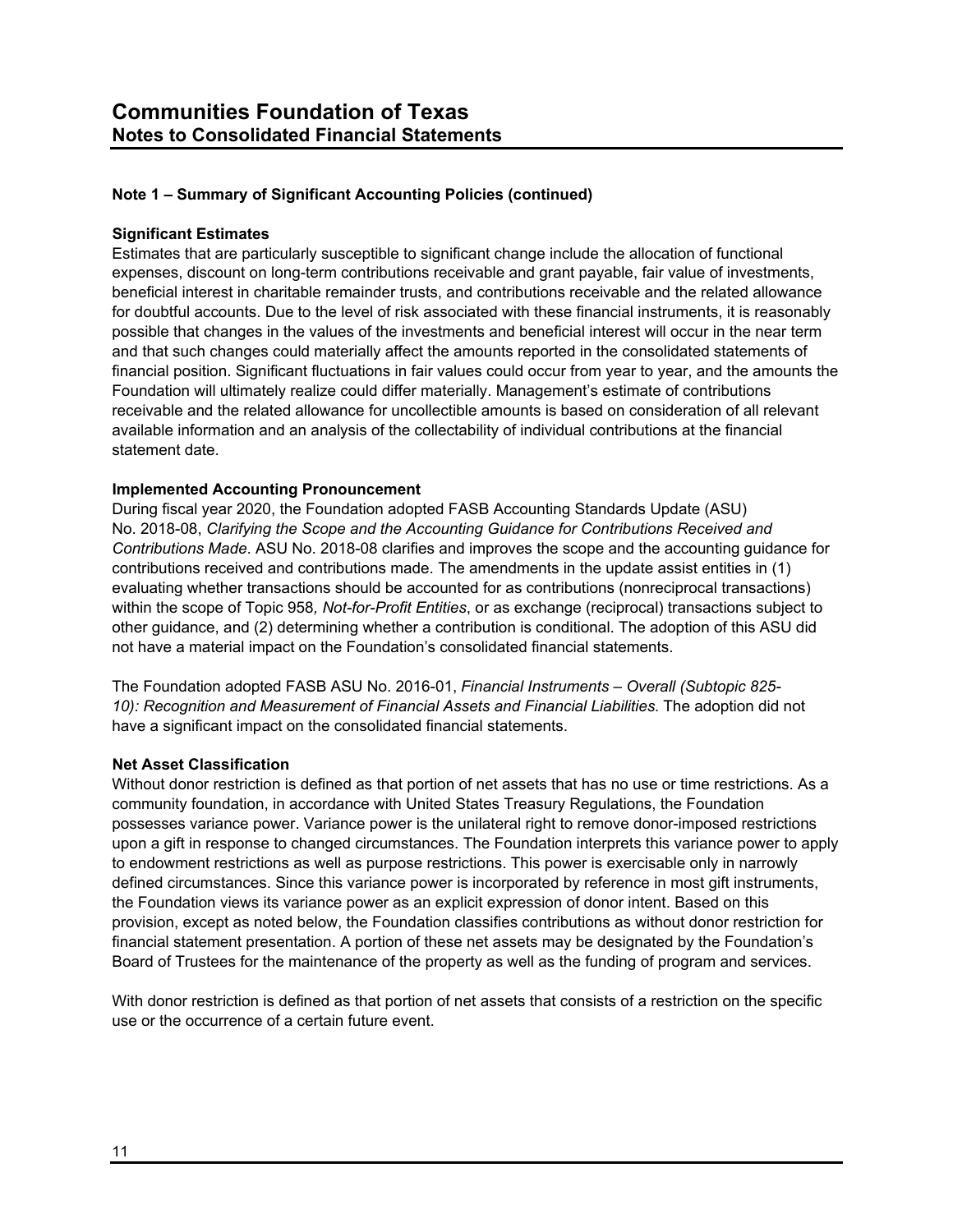#### **Net Asset Classification (continued)**

The Board of Trustees, on the advice of legal counsel, has determined that the majority of the Foundation's endowment funds meet the definition of endowment funds under the Uniform Prudent Management of Institutional Funds Act of 2006 (UPMIFA) enacted by the State of Texas effective September 1, 2007 (TUPMIFA). Most of the Foundation's endowment contributions are received subject to the terms of a standard fund agreement. Under the terms of the standard fund agreement, the Board of Trustees has the ability to distribute as much of the corpus of any gift, devise, bequest, or fund as the Board of Trustees, in its sole discretion, shall determine. As a result of the ability to distribute corpus, the Board of Trustees has determined that all endowment contributions received subject to the standard fund agreement, and subject to TUPMIFA, are classified as with donor restriction until appropriated, at which time the appropriation is reclassified to without donor restriction.

In accordance with TUPMIFA, the Foundation considers the following factors in making a determination to appropriate or accumulate with donor restriction endowment funds:

- The duration and preservation of the fund
- The purposes of the Foundation and the endowment fund with donor restriction
- General economic conditions
- The possible effect of inflation and deflation
- The expected total return from income and the appreciation of investments
- Other resources of the Foundation
- The investment policies of the Foundation

In addition to with donor restricted endowments, all contributions received with donor imposed time restrictions are classified as with donor restriction until the payments are received unless the respective gift is specifically designated for use in the current period by the donor. Contributions received under splitinterest agreements, except for charitable gift annuities, are also classified as with donor restriction due to the implied time restriction on the use of such assets.

#### **Endowment Investment and Spending Policies**

The Foundation has adopted investment and spending policies for endowments that attempt to provide a predictable stream of funding to programs supported by its endowments. The Foundation's investment and spending policies work together to achieve this objective. The current long-term return objective is compared to a similarly weighted benchmark representing appropriate market-based indices. The performance is also compared to the general inflation rate as measured by the Consumer Price Index. The Foundation targets a diversified asset allocation that places a greater emphasis on equity-based investments to achieve its long-term return objectives within prudent risk parameters.

The spending policy calculates the amount of money annually distributed from the Foundation's various endowment funds. The spending policy is to distribute an amount not greater than 4.5 percent of the average preceding 16 quarters net asset balance in the fund at June 30, 2020 and 2019.

From time to time, certain donor-restricted endowment funds may have fair values less than the corpus value (underwater endowments). At June 30, 2020 and 2019, the Foundation had 16 and 11 endowment funds with deficiencies of this nature totaling approximately \$1,331,000 and \$1,044,000, respectively.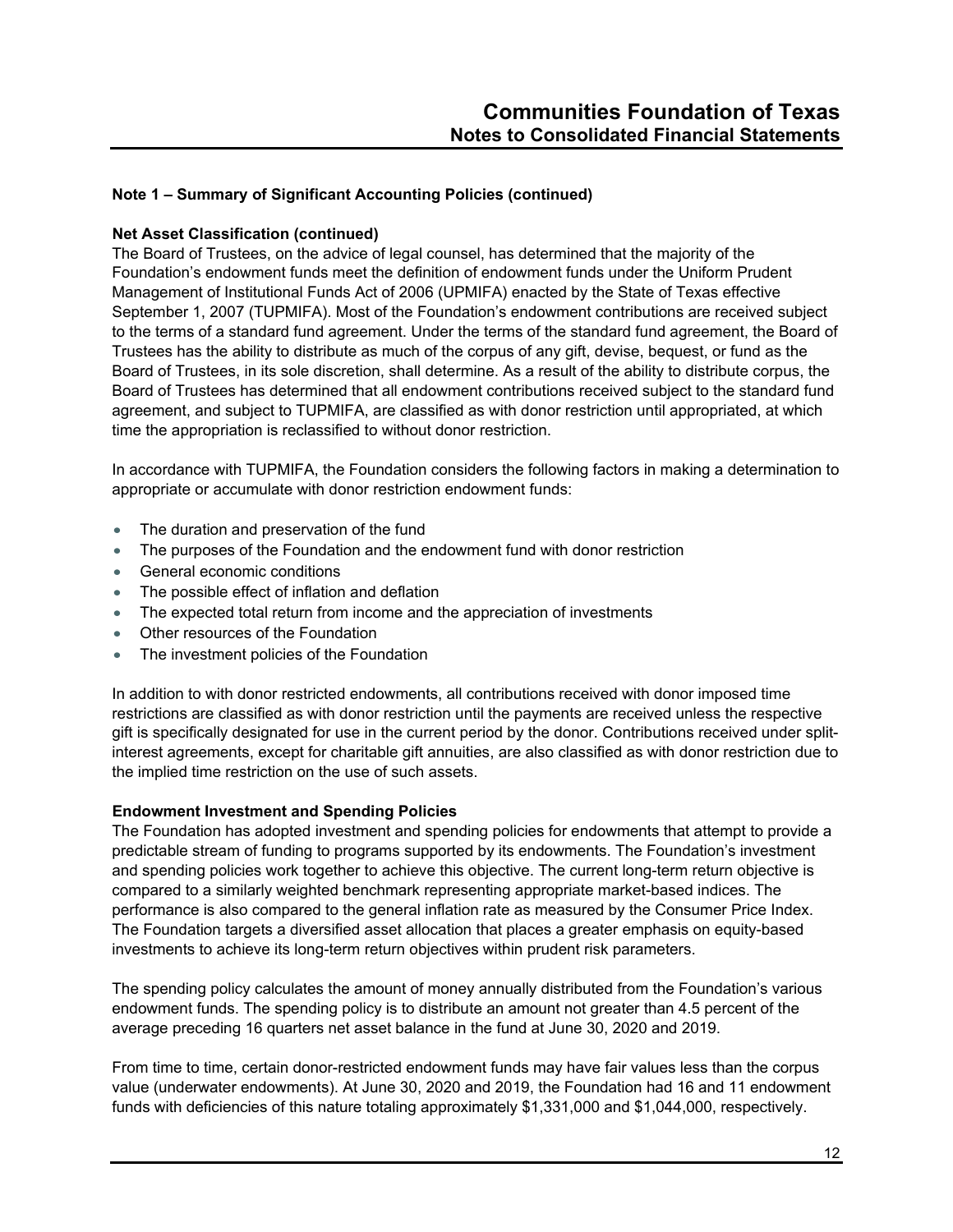#### **Endowment Investment and Spending Policies (continued)**

These deficiencies are reflected in net assets with donor restrictions. The corpus value of those underwater funds are as follows at June 30 (in thousands):

|                                                                       | 2020 |                  |    | 2019           |  |
|-----------------------------------------------------------------------|------|------------------|----|----------------|--|
| Fair value of underwater endowments<br>Original endowment gift amount | S    | 21.903<br>23.234 | S. | 6,252<br>7,296 |  |
| Deficiencies of underwater endowment funds                            |      | (1, 331)         |    | 1,044          |  |

We have interpreted TUPMIFA to permit spending from underwater endowments with the following reductions in the spending policy to maintain the purchasing power of the underwater funds. The table below illustrates the reduction in spending policy for grants from funds with balances that are under historic gift value at June 30, 2020 and 2019:

| Amount Underwater | Reduction in Spending                                |
|-------------------|------------------------------------------------------|
| Under 5.00%       | None                                                 |
| 5.00% to 10.00%   | 25%                                                  |
| 10.01 to 15.00%   | 50%                                                  |
| More than 15.00%  | 100% until fair value reaches at least 90% of corpus |

# **Contribution Revenue Recognition**

Contributions are recognized as revenue when they are received or unconditionally promised. Bequests are recognized as contribution revenue at the date the will is declared valid by the probate court and the amount to be received by the Foundation can be estimated.

Contributions of assets other than cash are recorded at their estimated fair value on the gift date. Contributions to be received after one year are recorded at the present value of their estimated future cash flows using a discount rate that is commensurate with the risks involved. Amortization of the discount is recorded as additional contribution revenue in the same net asset class and fund as the original contribution.

The Foundation reports gifts of cash and other assets as contributions with donor restriction when they are received under gift instruments with donor stipulations that limit their use (i.e., gifts without variance power) and/or time restrictions (including implied time restrictions). When a restriction expires, that is, when a stipulated time restriction ends or donor restriction is accomplished, the net assets are reclassified to without donor restriction and reported in the consolidated statements of activities as net assets released from restriction.

Conditional promises to give are defined as donor's promises to give with stipulation that represents a barrier that must be overcome before the donee is entitled to the assets promised or transferred and a right of return to the donor of assets promised or transferred. Conditional contributions are recognized in the consolidated financial statements when the conditions on which they depend are met.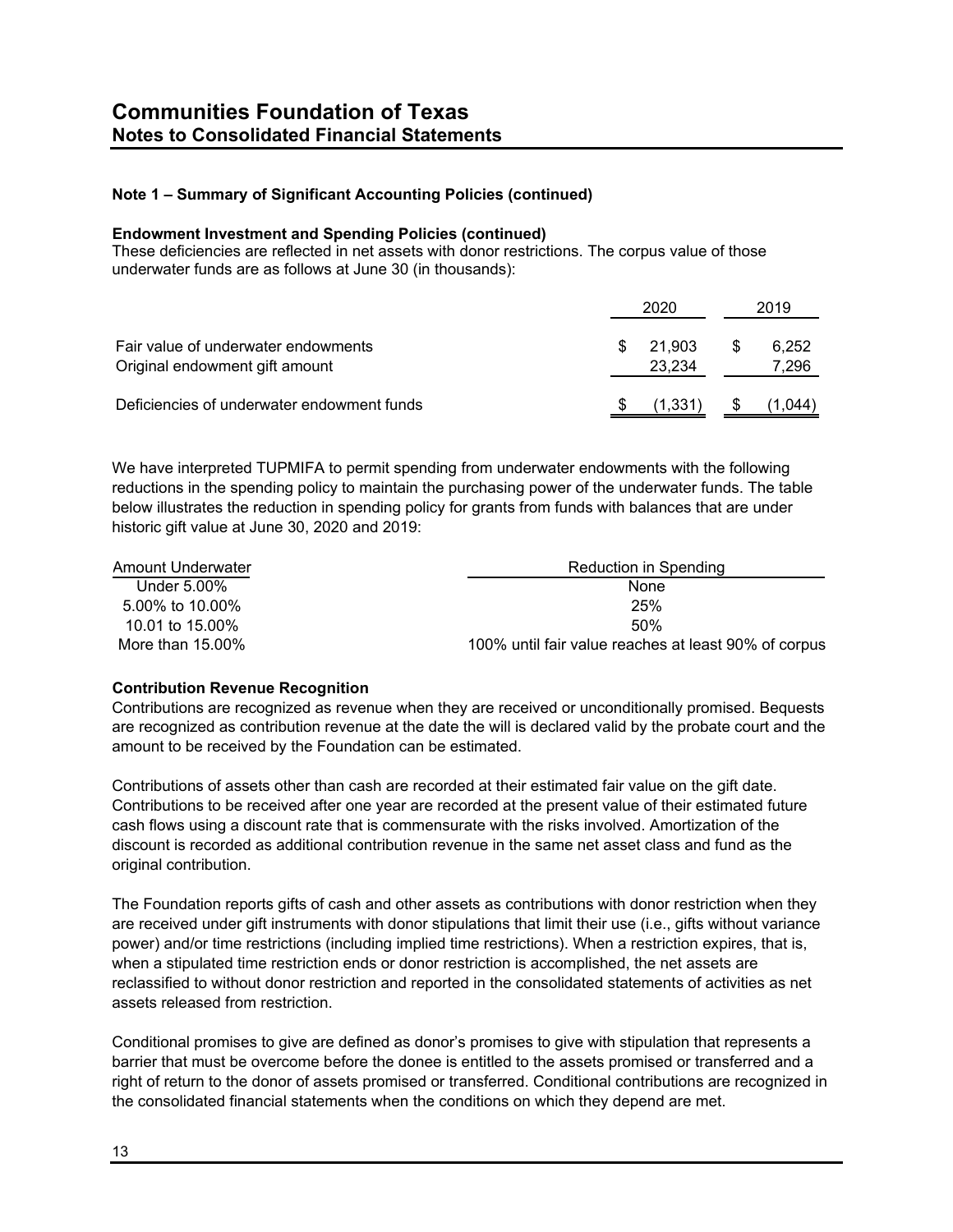#### **Net Assets Released from Restrictions**

Net assets released from restrictions are net asset reclassifications that result from fulfillment of the purposes for which the net assets were restricted and/or restrictions which expired with the passage of time.

# **Reclassifications-Donor Directed**

Donor-directed reclassifications are net asset reclassifications that occur when a donor withdraws or court action removes previously imposed restrictions, when a donor imposes restrictions on amounts otherwise without donor restrictions, when a donor changes or modifies their existing restriction, and/or when an existing donor restriction requires certain amounts to be reclassified.

#### **Cash and Cash Equivalents**

Cash and cash equivalents consist of highly liquid investments with an original maturity of three months or less when purchased, excluding cash equivalent funds held in the Foundation's investment portfolio.

#### **Contributions Receivable**

Contribution receivable is carried at cost net of a discount to present value using a rate, which is commensurate with the risks involved on the gift date and an allowance for uncollectible accounts at the financial reporting date. Risks associated with individual gifts are assessed annually through the Foundation's review of the status of each gift. Fair value is the price a market participant would pay to acquire the right to receive the cash flows inherent in the promise to pay and due to inclusion of a discount to net present value and allowance for uncollectible accounts the carrying value approximates fair value.

#### **Investments**

The Foundation reports investments at fair value. In accordance with U.S. GAAP, certain investments are measured at fair value using the net asset value per share (or its equivalent) practical expedient. The practical expedient allows for the use of net asset value (NAV), either as reported by the investee fund or as adjusted by Foundation management. All unrealized gains and losses related to the investment portfolio are included in the change in net assets in the consolidated statements of activities. Realized gains and losses are computed on the average cost basis.

# **Beneficial Interest in Charitable Remainder Trusts**

Beneficial interest in charitable remainder trusts represents the amount held for the benefit of the Foundation under irrevocable trust agreements between donors and third-party trustees and are carried at fair value in the consolidated statements of financial position (see Note 6). The Foundation estimates the fair value of the interest annually and recognizes any changes in the fair value as a change in value of split-interest agreements in the consolidated statements of activities.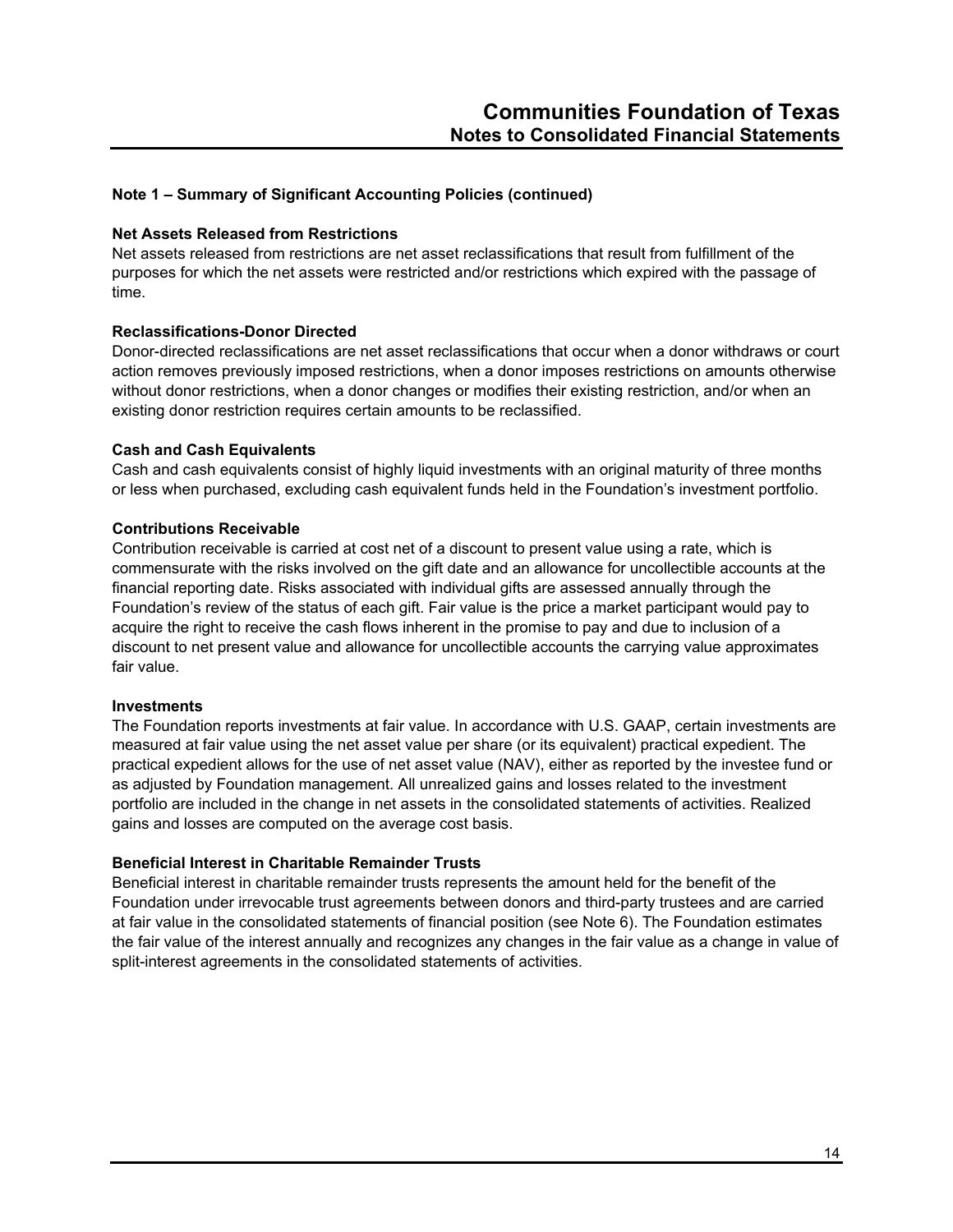## **Real Estate Held for Sale**

The Foundation measures assets held for sale at the lower of its carrying amount or fair value less cost to sell. Gains or losses are recognized for any subsequent changes to fair value less cost to sell. Property is classified as held for sale when (1) management with the appropriate authority commits to a plan to sell the asset, (2) the asset is available for immediate sale in its present condition, (3) an active program to locate a buyer and other actions required to complete the plan have been initiated, (4) the sale of the property or asset within one year is probable and will qualify for accounting purposes as a sale, (5) the asset is being actively marketed for sale at a price that is reasonable in relation to its current fair value and (6) actions required to complete the plan of sale indicate that it is unlikely that significant changes to the plan will be made or that the plan will be withdrawn. Assets held for sale are not depreciated.

The Foundation recognizes income on land sales during the periods in which such sales are closed and are recorded as gain/(loss) on real estate held for sale in the accompanying consolidated statements of activities.

#### **Property and Equipment**

Property and equipment are recorded at estimated fair value at the date of donation or at cost, if purchased. The Foundation capitalizes all contributions or purchases of equipment with an original cost basis of \$2,500 or more. Depreciation is recorded using the straight-line method based on expected useful lives ranging from 3 to 40 years. The Foundation records impairments of its property and equipment when it becomes probable that the carrying value of the assets will not be fully recovered over the estimated useful life. Impairments are recorded to reduce the carrying value of the assets to their net realizable value based on facts and circumstances at the time of the determination. No property or equipment impairments were recorded for the years ended June 30, 2020 and 2019.

#### **Cash Surrender Value of Life Insurance Policies**

Cash surrender value of life insurance policies is recorded at the amount that can be realized at the date of the consolidated statements of financial position and are included in other assets in the consolidated statements of financial position.

#### **Other Investments**

Other investments consist of equity interests in privately held corporations, limited partnerships and limited liability companies which do not have readily determinable fair values.

The adoption of ASU 2016-01 does not apply to investments that qualify for the equity method of accounting. For investments where the fair value of an investment in equity securities is not readily determinable, the Foundation recognizes such investment in other investments, and uses the measurement alternative of cost minus impairment, if any, plus or minus changes resulting from observable price changes in orderly transactions for the identical or a similar investment of the same issuer.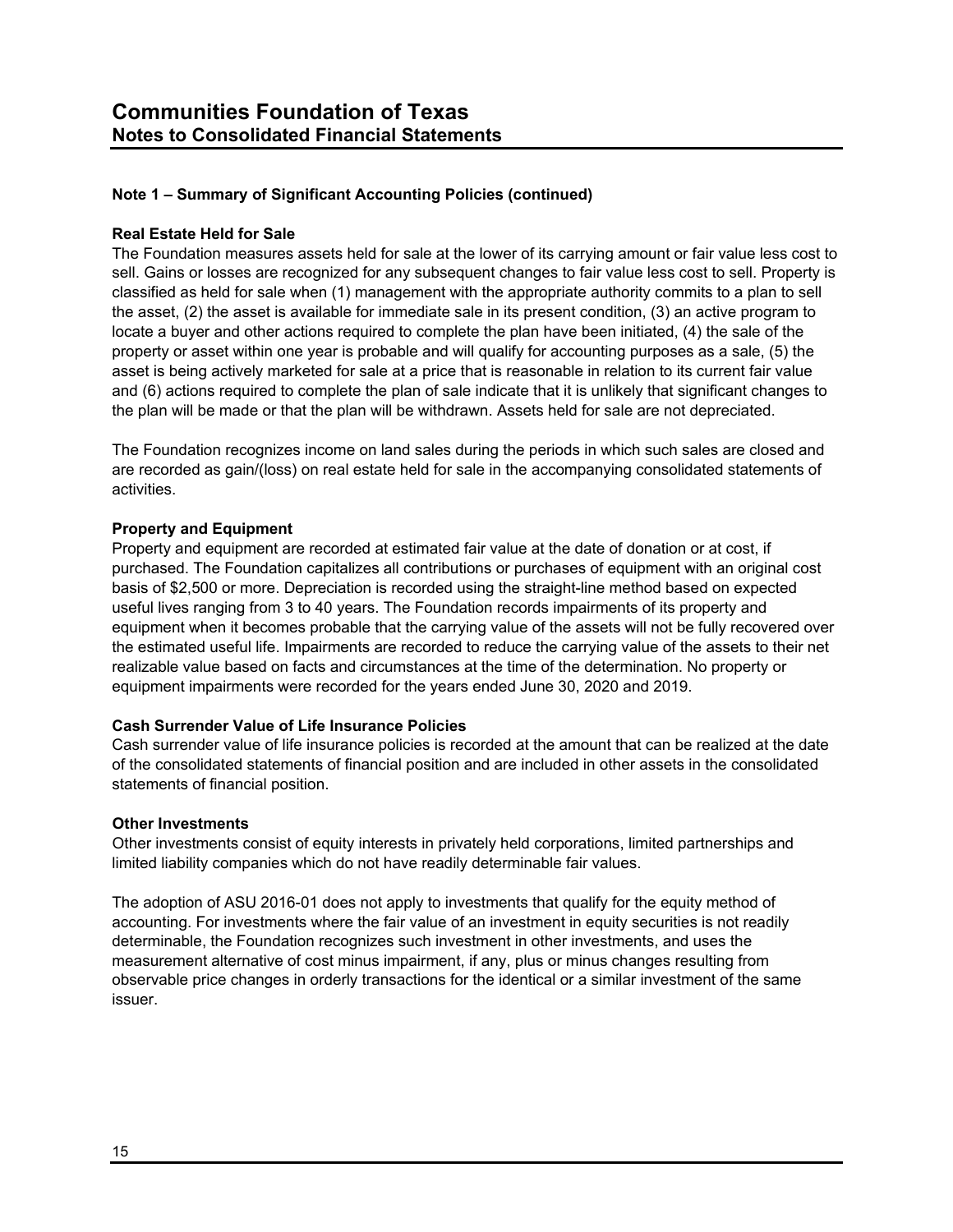#### **Other Investments (continued)**

For investments that qualify for the equity method of accounting, the Foundation evaluates its ownership interest and ability to exercise significant influence over an entity in determining whether to carry the investment under the equity method or at cost at the time of purchase or donation. Under the equity method, the interest's carrying amount is (1) increased for the Foundation's proportionate share of earnings, or (2) decreased for the Foundation's proportionate share of losses and distributions received.

See Note 13 for additional information regarding the Foundation's other investments.

#### **Impairment of Long-Lived Assets and Other Assets**

The Foundation reviews long-lived assets, including property and equipment, and limited partnership and limited liability company interests, for impairment whenever events or changes in circumstances indicate that the carrying value of the assets may not otherwise be recoverable. In connection with this review, the Foundation also re-evaluates applicable periods of depreciation and amortization for these assets. The Foundation assesses the recoverability by determining whether the carrying value of the related asset will be recovered through the projected undiscounted future cash flows of the asset. If the Foundation determines that the carrying value of the asset may not be recoverable, it measures any impairment based on the asset's fair value as compared to the asset's carrying value. Once impairment is recognized, the asset will not be written back to cost, even if the asset or investment subsequently increases in fair value. The Foundation did not record any impairment during the years ended June 30, 2020 and 2019.

# **Grants Payable and Program Expenses**

Grants represent amounts awarded to various not-for-profit organizations to assist with funding of general operations or special programs. Other program expenses are primarily related to operation of Educate Texas and other Foundation initiatives. Grants are recorded as an expense when they are approved by the Foundation officers for payment and all conditions of the grant have been met by the grantee. The Board of Trustees ratifies grants at their quarterly meetings. Grants payable consist of unconditional amounts awarded, but not paid, to not-for-profit organizations. Grants to be paid after one year are discounted to net present value.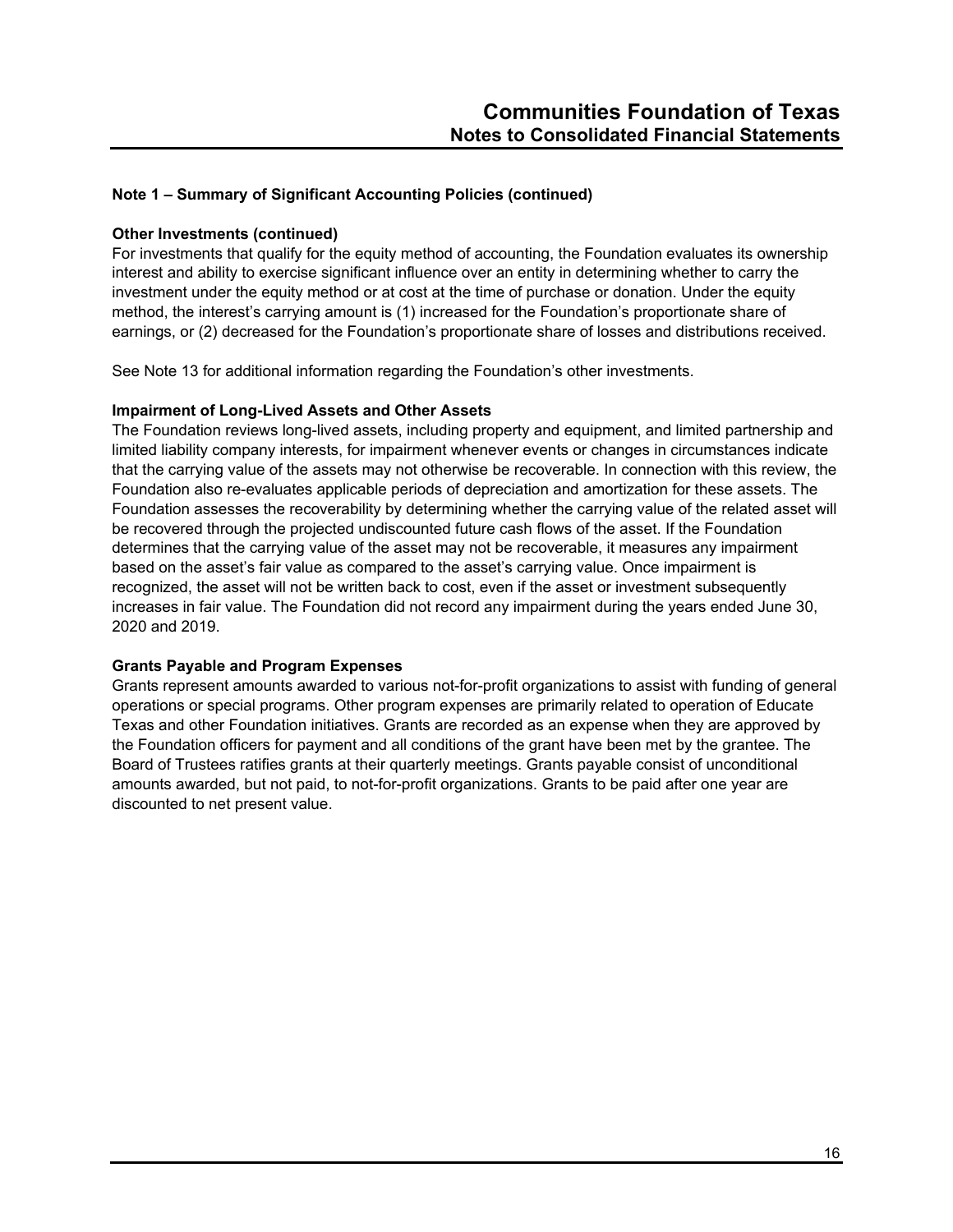## **Funds Held for Others**

The Foundation accounts for assets that are received from a not-for-profit organization for the benefit of that not-for-profit organization, or one of its affiliated organizations, as a liability to the specified beneficiary concurrent with its recognition of the assets received. All asset transfers of this type, and the activity associated with those assets, are recognized as agency transactions and are not reflected in the consolidated statements of activities. In the consolidated statements of financial position, the assets held on behalf of the agency are included in cash and investments, and the related liability is classified as funds held for others. Assets and liabilities related to such funds totaled approximately \$52,990,000 and \$51,454,000 at June 30, 2020 and 2019, respectively.

# **Split-Interest Agreements and Gift Annuities**

Under charitable remainder trust and annuity agreements, the Foundation pays annual benefits from the trust's assets over the term of the trust to third-party beneficiaries, with remaining trust assets at the end of the trust's term being distributed to the Foundation and/or other charities as directed by the trust instrument. Under charitable gift annuities, assets received are available for immediate use by the Foundation, and annual benefits paid from Foundation assets are distributed to third-party beneficiaries over the term of the agreement. See Note 6 for additional information regarding the Foundation's splitinterest agreements, including charitable gift annuities.

#### **Investment Income**

Investment income is recorded when earned and consists of interest, dividends, and realized and unrealized gains/losses on investments. Investment income immediately reinvested is reflected simultaneously as investment income and purchases of investments. Investment income is net of external and direct internal investment expenses.

#### **Rental Revenue**

The Foundation, as a lessor, retains substantially all of the risks and benefits of ownership of the investment properties and accounts for all related leases as operating leases. Minimum rents are accrued on a straight-line basis over the terms of their respective leases, and the resulting deferred lease asset is included in other assets on the consolidated statements of financial position. Certain retail tenants are also required to pay overage rents based on sales over a stated base amount during the lease year.

Certain leases require the tenant to reimburse the Foundation for a substantial portion of the operating expenses, including common area maintenance, real estate taxes and insurance. Operating expenses typically include utilities, insurance, security, janitorial, landscaping, and other administrative expenses. The reimbursable portions of these tenant expenses are recognized as revenue (and receivable) in the period the applicable expenditures are incurred, and are included in other income in the consolidated statements of activities.

# **Functional Allocation of Expenses**

Expenses which apply to more than one functional category have been allocated among program, general and administrative, and development based on the time spent on these functions by specific employees. Indirect expenses such as facilities costs are allocated based on square footage used by functional departments. Other indirect expenses, such as those related to information technology, are allocated based on the overall number of staff in the various functional categories. All other costs are charged directly to the appropriate functional category.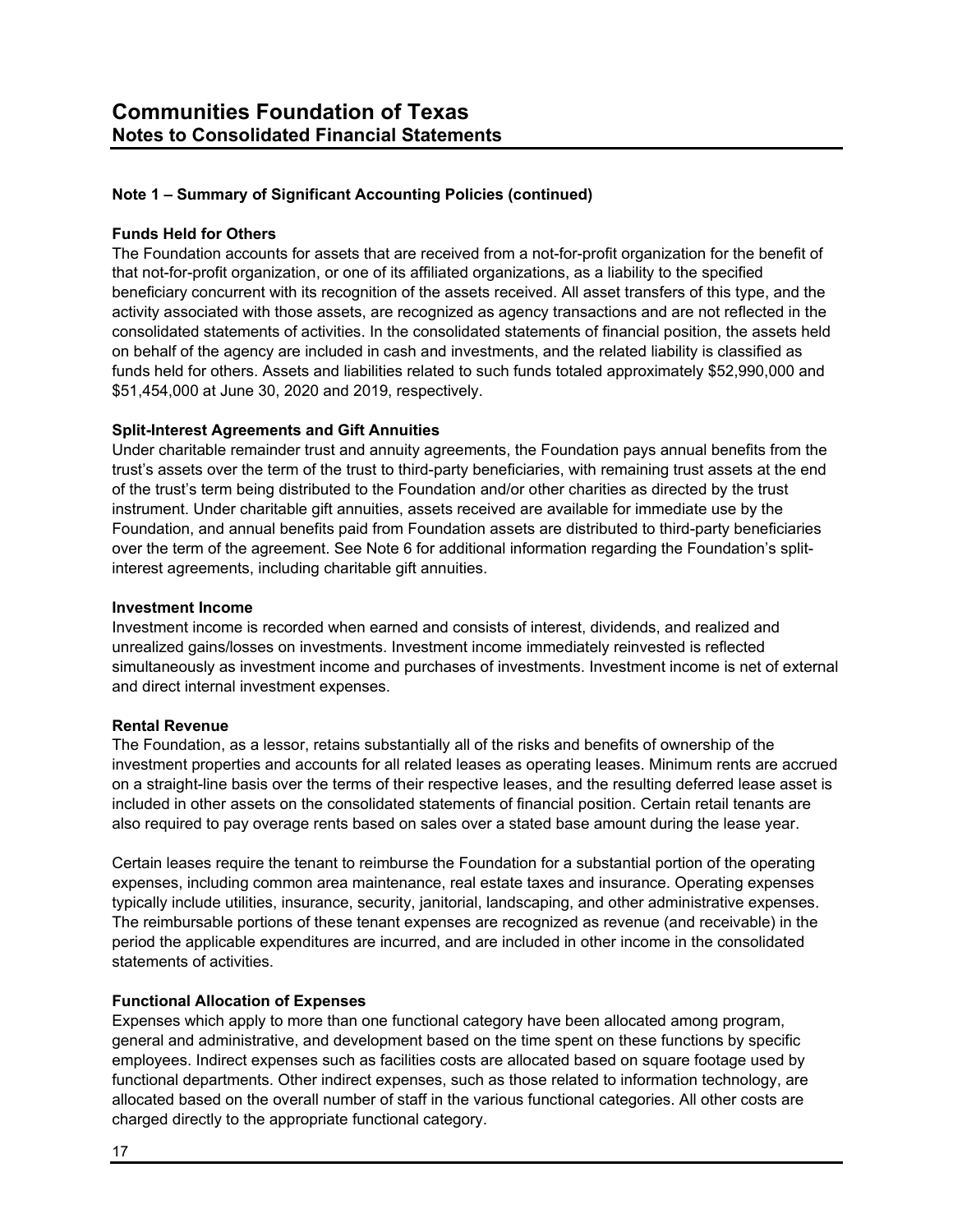#### **Income Tax Matters**

The Community Foundation and the Supporting Organizations are exempt from federal income tax under Section 501(a) of the Internal Revenue Code (IRC), as organizations described in IRC Section 501(c)(3), and have been determined not to be private foundations under Section 509(a) of the IRC. Accordingly, no provision for income taxes has been made related to the Foundation; however, should the Foundation engage in activities unrelated to the purpose for which it was created, taxable income could result. No taxes were incurred for the year ended June 30, 2020. For the year ended June 30, 2019, the Foundation accrued approximately \$250,000 in estimated taxes in other expenses in the consolidated statement of functional expenses. This tax is the result of gains on the sale of property by a corporation that was previously donated.

# **Accounting for Uncertain Tax Positions**

The ASC provides guidance for how uncertain tax positions should be recognized, measured, disclosed and presented in the financial statements. This requires the evaluation of tax positions taken or expected to be taken in the course of preparing the Foundation's tax returns to determine whether the tax positions are more likely than not of being sustained when challenged or when examined by the applicable tax authority. Tax positions not deemed to meet the more likely than not threshold would be recorded as a tax benefit or expense and liability in the current year. Management has determined that there are no material uncertain income tax positions.

#### **Fair Value Measurements**

The Foundation follows ASC Topic 820, *Fair Value Measurements*, which provides the framework for measuring fair value. The framework provides a fair value hierarchy that prioritizes the inputs to valuation techniques used to measure fair value. The hierarchy gives highest priority to unadjusted quoted prices in active markets for identical assets or liabilities (Level 1 measurements) and the lowest priority to unobservable inputs (Level 3 measurements).

The inputs to the three levels of the fair value hierarchy under Topic 820 are described as follows:

- **Level 1** Unadjusted quoted prices for identical assets or liabilities in active markets that the Foundation has the ability to access.
- **Level 2** Quoted prices for similar assets or liabilities in active markets; quoted prices for identical assets or liabilities in inactive markets; inputs other than quoted prices that are observable for the asset or liability; and inputs that are derived principally from, or corroborated by, observable market data by correlation to other means. If the asset or liability has a specified (contractual) term, the Level 2 input must be observable for substantially the full term of the asset or liability.

**Level 3** Unobservable and significant to the fair value measurement.

The fair value measurement level within the fair value hierarchy is based on the lowest level of any input that is significant to the fair value measurement. All transfers between fair value hierarchy levels are recognized by the Foundation at the end of each reporting period.

Financial assets and liabilities carried at fair value on recurring basis include investments, beneficial interest in charitable remainder trust, cash surrender value of life insurance policies, and funds held for others.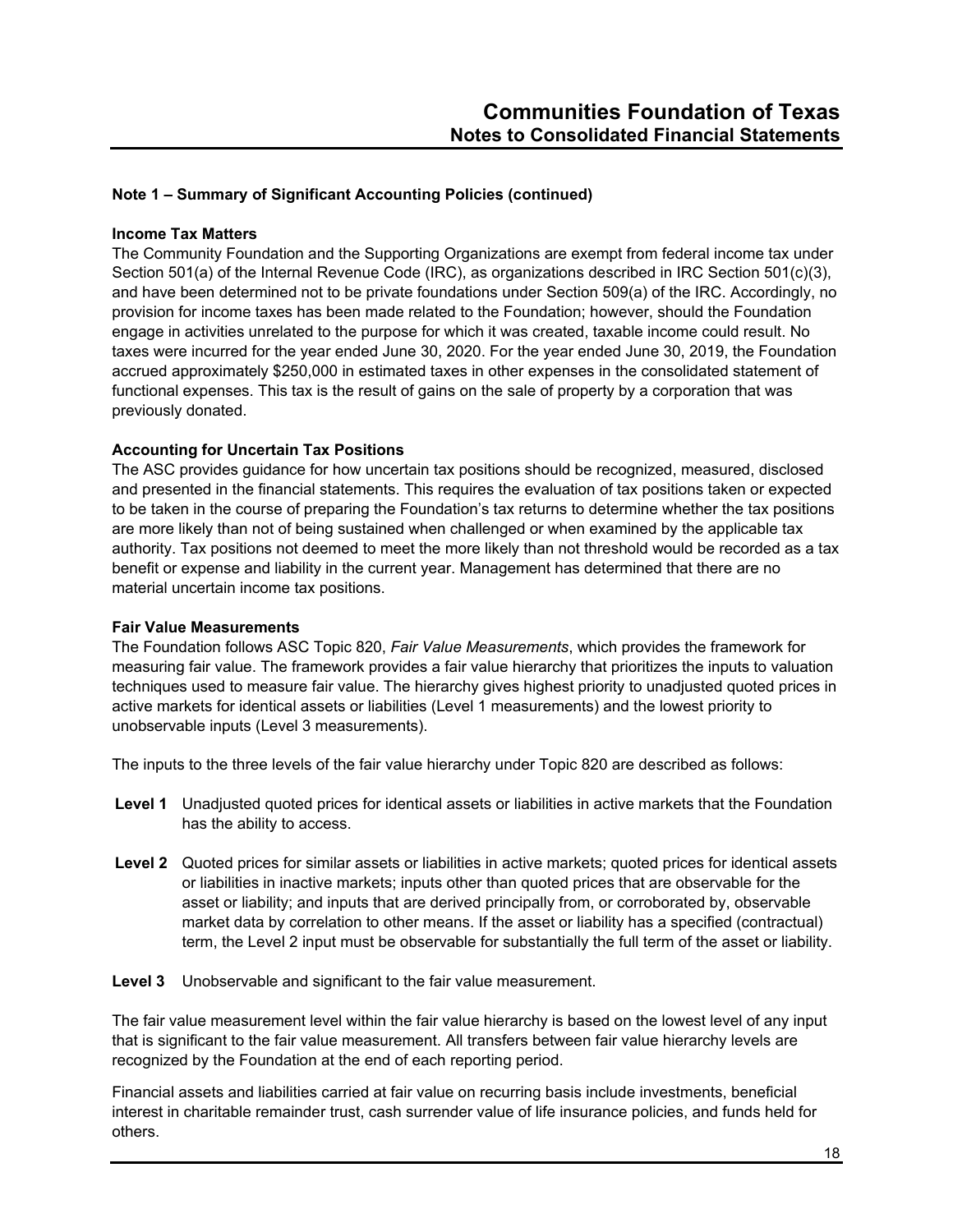#### **Recent Accounting Pronouncements**

In May of 2014, FASB issued ASU No. 2014-09, *Revenue from Contracts with Customers* (Topic 606), requiring an entity to recognize the amount of revenue to which it expects to be entitled for the transfer of promised goods or services to customers. The update will replace most existing revenue recognition guidance in U.S. GAAP when it becomes effective and permits the use of either a full retrospective or retrospective with cumulative effect transition method. In August 2015, FASB issued ASU No. 2015-14 which defers the effective date of ASU No. 2014-09 one year making it effective for the Foundation's year ending June 30, 2021. The Foundation is currently evaluating the effect implementation of ASU No. 2014- 09 will have on its consolidated financial statements for the year ending June 30, 2021.

# **Reclassifications**

Certain balances in the June 30, 2019 consolidated financial statements, have been reclassified to be consistent with the current year presentation. These reclassifications had no impact on net assets or changes in net assets.

#### **Subsequent Events**

Management has evaluated subsequent events through December 11, 2020, the date the consolidated financial statements were available to be issued. There were no subsequent events requiring recognition or disclosure.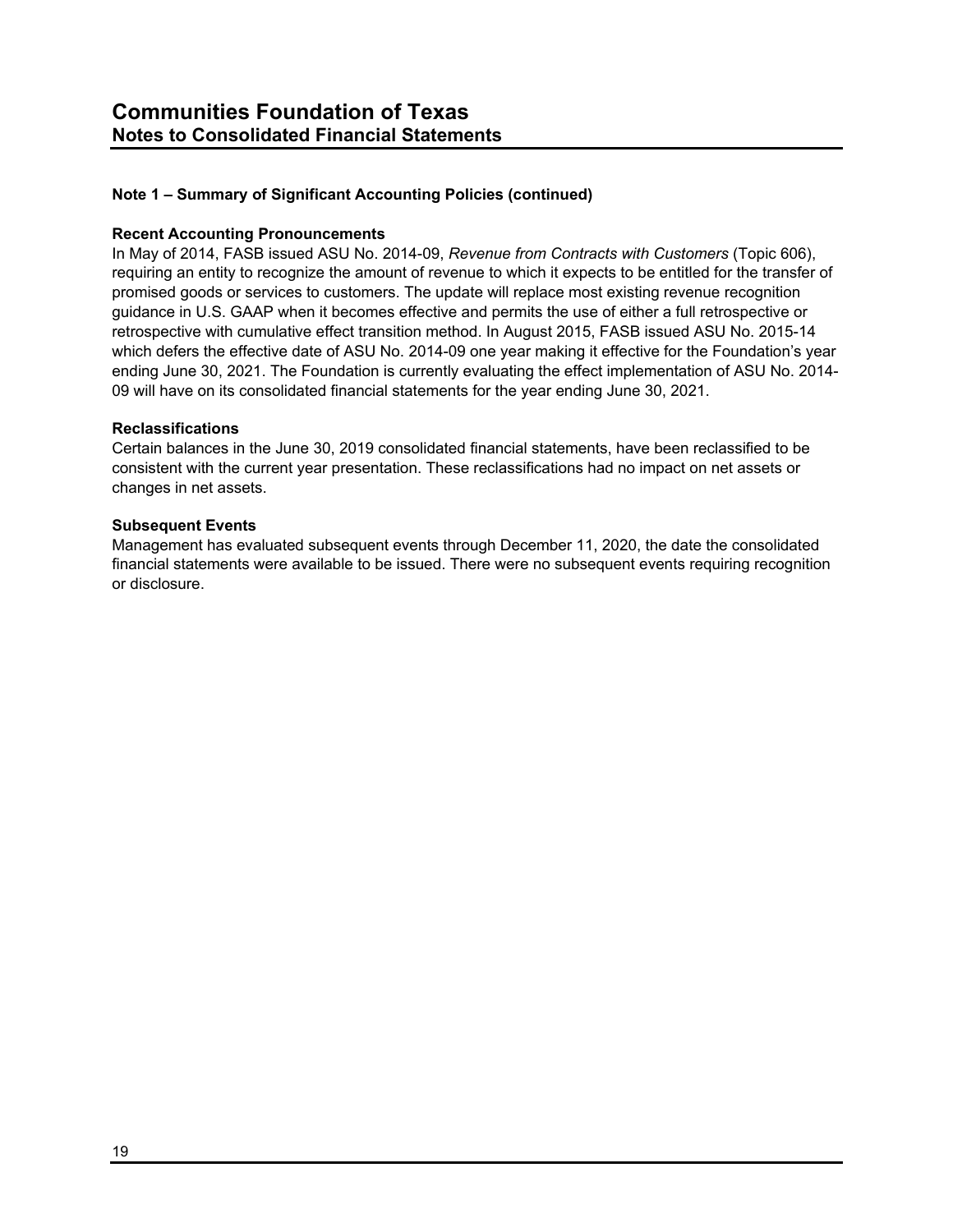# **Note 2 – Liquidity and Availability**

Financial assets available for general expenditure, including grants, that is, without donor or other restrictions limiting their use, within one year of the statement of financial position sheet date, comprise the following (in thousands):

|                                                                                         | Years Ended June 30, |              |  |  |
|-----------------------------------------------------------------------------------------|----------------------|--------------|--|--|
|                                                                                         | 2020                 | 2019         |  |  |
| <b>Financial assets</b>                                                                 |                      |              |  |  |
| Cash and cash equivalents                                                               | \$<br>23,350         | 19,544<br>\$ |  |  |
| Interest, dividends, and other receivables                                              | 1,591                | 1,885        |  |  |
| Contributions receivable                                                                | 15,176               | 7,932        |  |  |
| Investments                                                                             | 1,066,258            | 1,041,964    |  |  |
| Beneficial interest in charitable remainder trusts                                      | 4,924                | 6,886        |  |  |
| Other investments, illiquid                                                             | 15,905               | 15,295       |  |  |
|                                                                                         | 1,127,204            | 1,093,506    |  |  |
| Less amounts unavailable for general expenditure                                        |                      |              |  |  |
| Contributions receivable beyond one year                                                | (2,742)              | (3,582)      |  |  |
| Investments not convertible to cash within year                                         | (40, 515)            | (32, 233)    |  |  |
| Investments and financial assets held for others<br>Endowments and accumulated earnings | (52,990)             | (51, 454)    |  |  |
| subject to appropriation beyond one year                                                | (180, 304)           | (183, 671)   |  |  |
| Investments in board designated endowments                                              | (23, 664)            | (24, 191)    |  |  |
| Beneficial interest in charitable remainder trusts                                      | (7,881)              | (10, 477)    |  |  |
| Other investments, illiquid                                                             | (15,905)             | (15,295)     |  |  |
| Financial assets available to meet the cash needs for                                   |                      |              |  |  |
| general expenditures within one year                                                    | 803,203              | 772,603      |  |  |

The Foundation has a policy to structure its financial assets to be available as general expenditures, liabilities, and other obligations become due. The Foundation invests cash in excess of daily requirements in short-term investments and money market funds.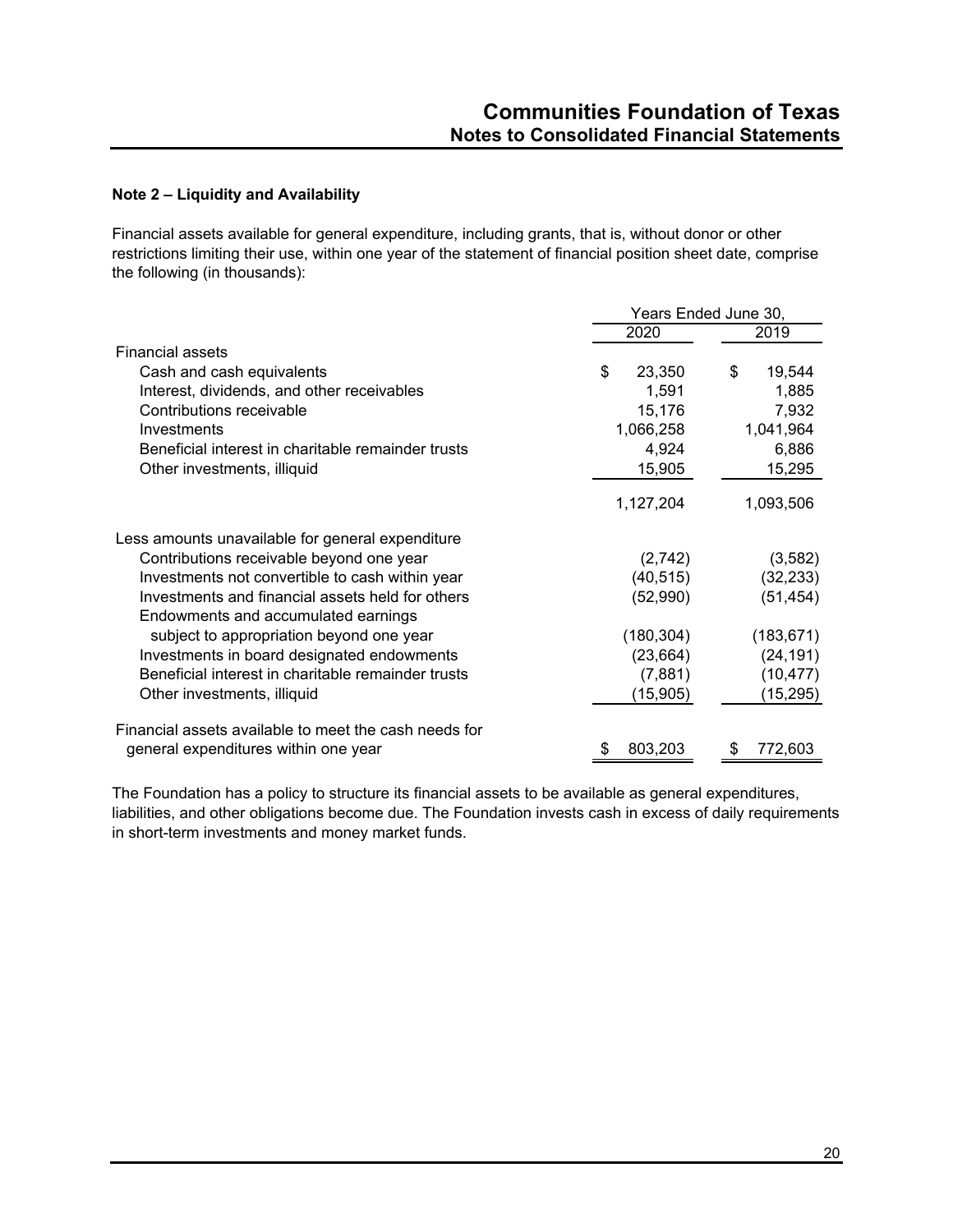# **Note 3 – Contributions Receivable**

Unconditional contributions receivable, including amounts due under pledge agreements, are expected to be collected as follows at June 30 (in thousands):

|                                              | 2020 |                 |  | 2019           |  |  |
|----------------------------------------------|------|-----------------|--|----------------|--|--|
| Less than one year<br>One year to five years | S    | 12,434<br>2,742 |  | 4,350<br>3,582 |  |  |
| Total                                        | S    | 15,176          |  | 7,932          |  |  |

The Foundation believes all contributions receivable will be fully collected. Due to the timing of the expected payments, discounts of approximately \$47,000 and \$153,000 were recorded as of June 30, 2020 and 2019, respectively, using a discount rate of 0.43 percent to 2.86 percent.

At June 30, 2020 and 2019, there were no conditional promises to give.

# **Note 4 – Property and Equipment**

Property and equipment are summarized as follows at June 30 (in thousands):

|                                 | 2020 |           |    | 2019      |  |
|---------------------------------|------|-----------|----|-----------|--|
| Land                            | \$   | 21,947    | \$ | 22,413    |  |
| <b>Building</b>                 |      | 44,512    |    | 44,293    |  |
| Furniture                       |      | 1,430     |    | 1,266     |  |
| Office equipment                |      | 92        |    | 92        |  |
| Computer equipment and software |      | 1,366     |    | 1,320     |  |
| Construction in progress        |      | 10        |    | 44        |  |
| Total                           |      | 69,357    |    | 69,428    |  |
| Less accumulated depreciation   |      | (26, 780) |    | (24, 699) |  |
| Total property and equipment    |      | 42,577    |    | 44,729    |  |

Depreciation expense related to the property and equipment totaled approximately \$2,110,000 and \$2,060,000 in 2020 and 2019, respectively.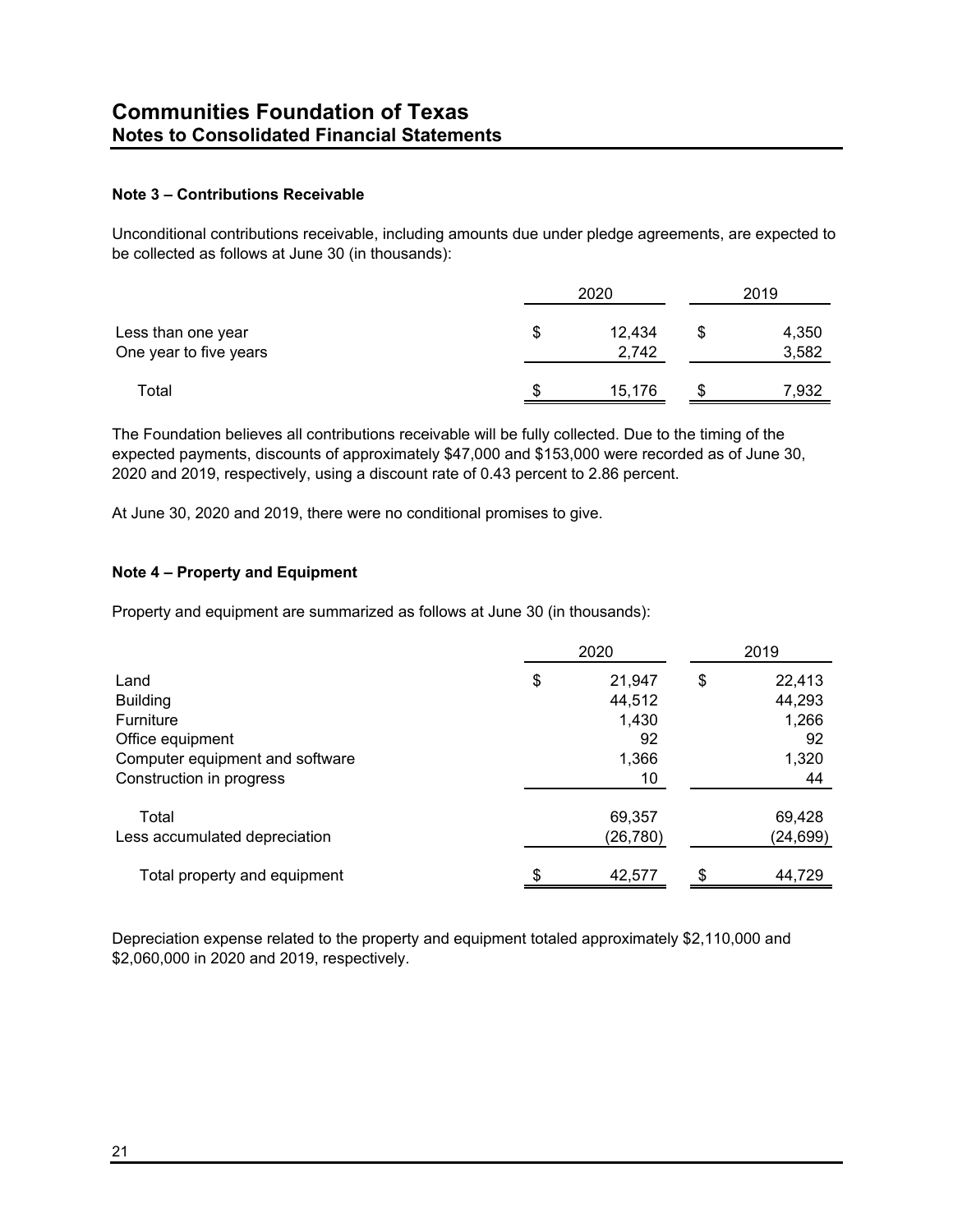## **Note 5 – Grants Payable**

Grants approved and committed for future payment are as follows at June 30, 2020 (in thousands):

| Years Ending June 30,                   |                 |
|-----------------------------------------|-----------------|
| 2021                                    | \$<br>11,374    |
| 2022                                    | 3,838           |
| 2023                                    | 2,232           |
| 2024                                    | 429             |
| 2025                                    | 261             |
| Thereafter                              | 506             |
| Less unamortized discount (0.43%-2.86%) | 18,640<br>(172) |
| Total grants payable                    | 18,468          |

Conditional grants totaled approximately \$501,250 and \$612,500 at June 30, 2020 and 2019, respectively, and are not recorded as expense until the conditions are met by the grantee. Substantially all conditional grants are contingent upon the grantee raising matching funds or achievement of milestones specified in the terms of the respective grant.

# **Note 6 – Split-Interest Agreements**

At June 30, 2020 and 2019, the Foundation had recorded approximately \$6,778,000 and \$8,209,000, respectively, in fair value of charitable gift annuities and charitable remainder trusts in which the Foundation serves as the trustee, as an asset in its consolidated statements of financial position. Assets received under these agreements are recorded at fair value and in the appropriate net asset category. Related contributions per the agreements are recognized as contribution revenue and are equal to the present value of future benefits to be received by the Foundation over the term of the agreements. The Foundation received contribution revenue related to these agreements of approximately \$125,000 and \$280,000 during the years ended June 30, 2020 and 2019, respectively. Liabilities have been established for split-interest agreements in which the Foundation is the trustee or for which the Foundation is obligated to an annuitant under a charitable gift annuity, and these liabilities totaled approximately \$2,385,000 and \$3,167,000 at June 30, 2020 and 2019, respectively. For split-interest agreements in which the Foundation is the trustee but is not the charitable beneficiary (or not the only charitable beneficiary), the Foundation has established liabilities to the other not-for-profit organizations, and this obligation totaled approximately \$164,000 and \$427,000 at June 30, 2020 and 2019, respectively.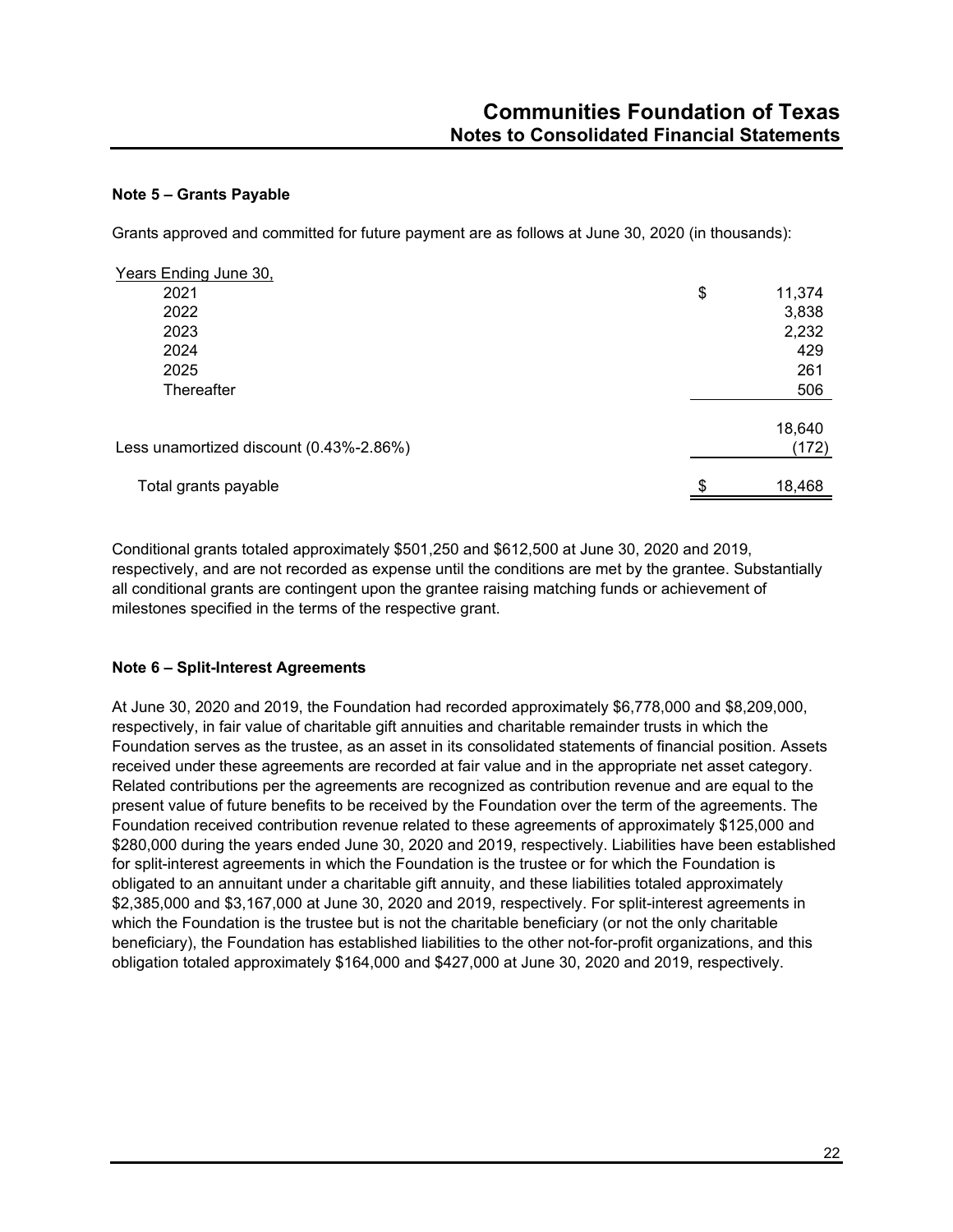# **Note 6 – Split-Interest Agreements (continued)**

Some of the Foundation's charitable remainder trusts (included in assets above) are income trusts. Under these agreements, payments to lead beneficiaries (i.e., the individual designated by the donor) are limited to the income earned by the trust, and as such, a liability to the lead beneficiary is not recorded. Gifts of income trusts are recorded at fair value on the gift date. The fair value of the contribution is the fair value of the assets to be received in the future, discounted for the life expectancy of the lead beneficiary. The difference between the fair value of the assets when received and the fair value of the contribution is recognized as deferred revenue in the statements of financial position and totaled approximately \$230,000 and \$256,000 at June 30, 2020 and 2019, respectively. The discount will be amortized over the term of the trusts as a decrease in deferred revenue and an increase in change in value of split-interest agreements in the consolidated statements of activities.

During the term of the agreements, changes in the value of the split-interest agreements are recognized in the consolidated statements of activities based on accretion of the discounted amount of the contribution, and reevaluations of the expected future benefits (payments) to be received (paid) by the Foundation (beneficiaries), based on changes in life expectancy from mortality tables using annual Internal Revenue Service discount rates and other assumptions. Discount rates ranging from 2.2 percent to 6.92 percent were used in these calculations at the dates of the contributions.

The Foundation is the beneficiary of irrevocable charitable remainder trusts held by financial institutions. The beneficial interest is carried at fair value, which is based on the present value of the future distributions expected to be received over the term of the agreements. The Foundation had no contribution revenue related to these agreements in 2020 and 2019. The estimated fair value of the Foundation's beneficial interests totaled approximately \$4,924,000 and \$6,886,000 at June 30, 2020 and 2019, respectively. Changes in fair value of the beneficial interests are reflected as a change in value of split-interest agreements in the consolidated statements of activities.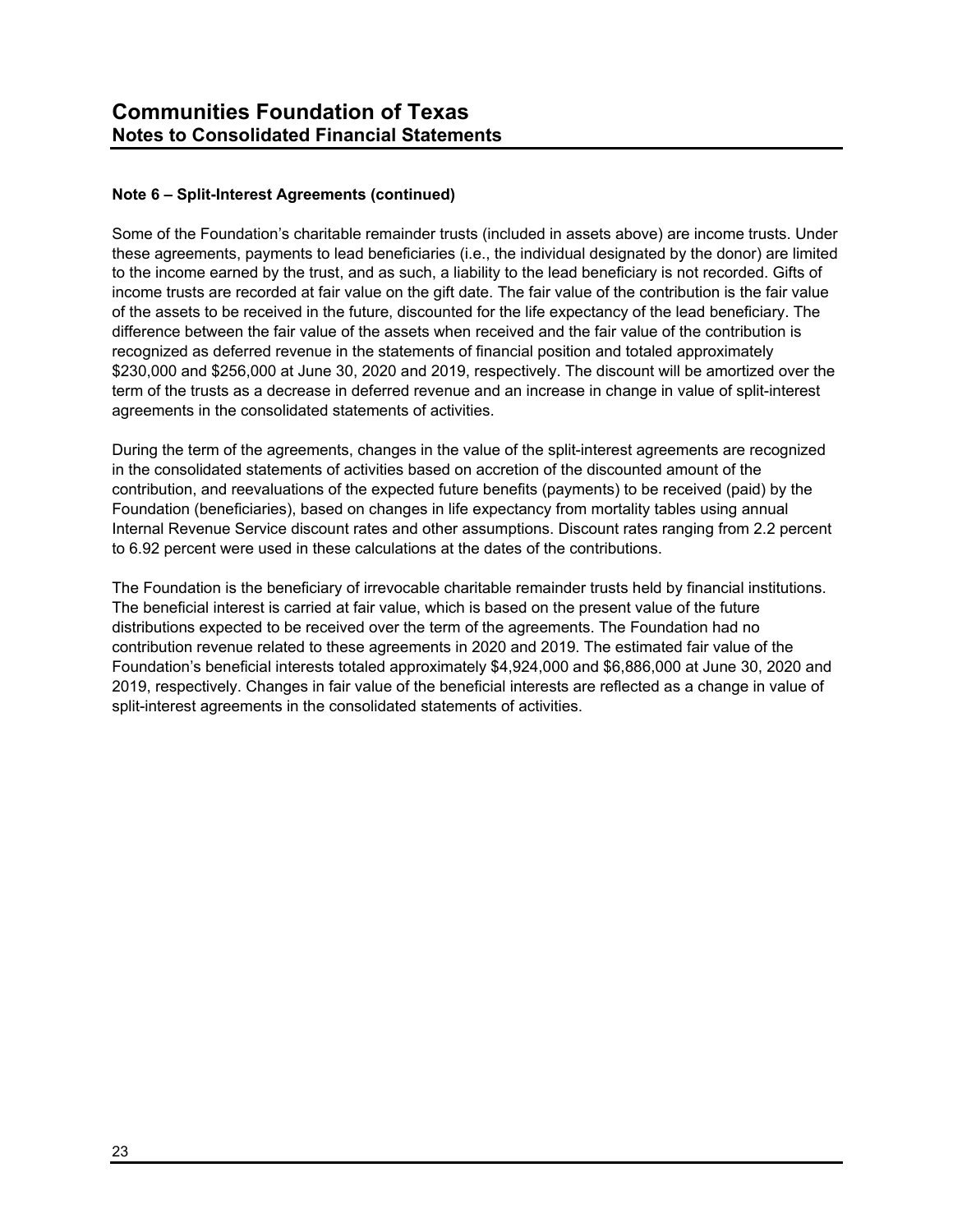# **Note 7 – Total Net Asset Composition**

Total net asset composition (in thousands):

|                                              |                      |                      | June 30, 2020     |                 |
|----------------------------------------------|----------------------|----------------------|-------------------|-----------------|
|                                              | <b>Without Donor</b> |                      | <b>With Donor</b> |                 |
|                                              |                      | Restriction          | Restriction       | Total           |
| Endowment funds                              | \$                   | 23,664               | \$<br>199,048     | \$<br>222,712   |
| Non-endowment funds                          |                      |                      |                   |                 |
| Donor advised                                |                      | 248,146              |                   | 248,146         |
| Donor purpose restricted                     |                      |                      | 19,039            | 19,039          |
| Non-donor advised                            |                      | 143,076              |                   | 143,076         |
| Total non-endowment funds                    |                      | 391,222              | 19,039            | 410,261         |
| Split-interest agreements                    |                      | 388                  | 7,493             | 7,881           |
| <b>Total Community Foundation net assets</b> |                      | 415,274              | 225,580           | 640,854         |
| Supporting organizations (non-donor advised) |                      | 448,614              | 8,227             | 456,841         |
| Total net assets                             | \$                   | 863,888              | \$<br>233,807     | \$<br>1,097,695 |
|                                              |                      |                      | June 30, 2019     |                 |
|                                              |                      | <b>Without Donor</b> | <b>With Donor</b> |                 |
|                                              |                      | Restriction          | Restriction       | Total           |
| Endowment funds                              | \$                   | 24,191               | \$<br>196,999     | \$<br>221,190   |
| Non-endowment funds                          |                      |                      |                   |                 |
| Donor advised                                |                      | 221,268              |                   | 221,268         |
| Donor purpose restricted                     |                      |                      | 10,864            | 10,864          |
| Non-donor advised                            |                      | 133,142              |                   | 133,142         |
| Total non-endowment funds                    |                      | 354,410              | 10,864            | 365,274         |
| Split-interest agreements                    |                      | 725                  | 9,752             | 10,477          |
| <b>Total Community Foundation net assets</b> |                      | 379,326              | 217,615           | 596,941         |
| Supporting organizations (non-donor advised) |                      | 456,906              | 8,417             | 465,323         |
| Total net assets                             | \$                   | 836,232              | \$<br>226,032     | \$<br>1,062,264 |

With donor restriction net assets include contributions received with endowment restrictions, time restrictions, and those received under split-interest agreements with an implied time restriction. In addition, the Foundation continues to classify contributions (and related net assets) received under gift instruments (generally grants), which specifically do not reference variance power and require the return of assets if not used for the donor-specified purpose until such funds are expended in accordance with the donor-restricted purpose as with donor restriction.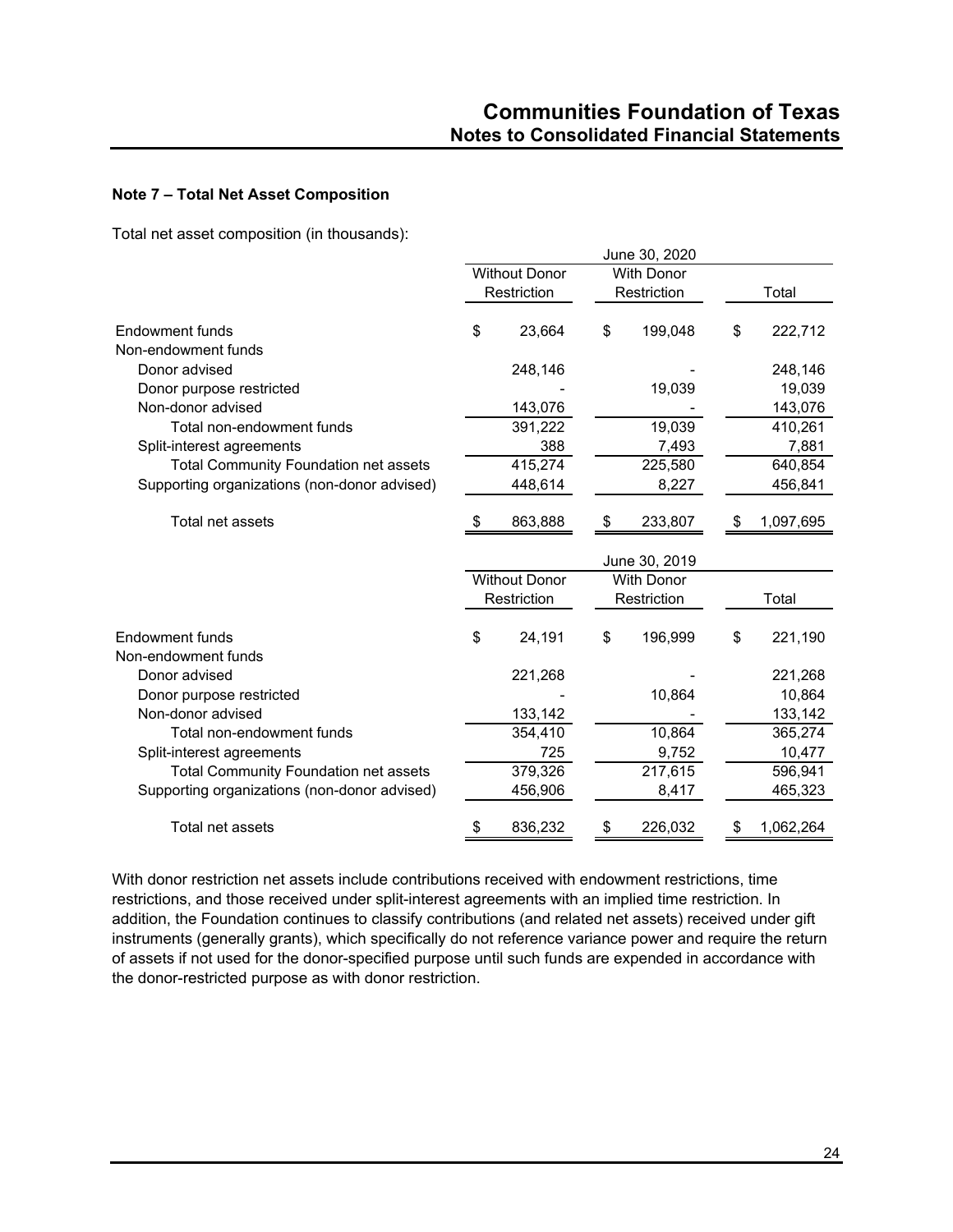# **Note 7 – Total Net Asset Composition (continued)**

Net assets consisting of the initial fair value of the gifts where the donor has specified that the assets donated are to be retained in an endowment, providing a permanent source of revenue for charitable purposes are classified as with donor restriction. The accumulation of assets above the historic gift value, in donor restricted endowment funds is classified as with donor restriction until appropriated based on the Foundation's spending policy. The donor restricted endowment corpus amounts were approximately \$137,551,000 and \$118,541,000 as of June 30, 2020 and 2019, respectively.

The Foundation manages approximately 800 donor-advised funds. Although grant recommendations are accepted from the donors or other advisors of these funds, the ultimate discretion over the use of these funds lies with the Board of Trustees. Non-donor advised funds represent amounts held by the Foundation designated for specific purposes by donors and/or the Foundation.

# **Note 8 – Endowment Funds**

Endowment net asset composition (in thousands):

|                                                                      | June 30, 2020        |                   |                         |  |  |
|----------------------------------------------------------------------|----------------------|-------------------|-------------------------|--|--|
|                                                                      | <b>Without Donor</b> | <b>With Donor</b> |                         |  |  |
|                                                                      | Restriction          | Restriction       | Total                   |  |  |
| Donor-restricted endowment funds<br>Board-designated endowment funds | \$<br>23,664         | \$<br>199,048     | 199,048<br>\$<br>23,664 |  |  |
| Total endowment funds                                                | 23,664<br>S          | 199,048<br>\$     | 222,712<br>\$           |  |  |
|                                                                      |                      | June 30, 2019     |                         |  |  |
|                                                                      | <b>Without Donor</b> | <b>With Donor</b> |                         |  |  |
|                                                                      | Restriction          | Restriction       | Total                   |  |  |
| Donor-restricted endowment funds<br>Board-designated endowment funds | \$<br>24,191         | \$<br>196,999     | 196,999<br>\$<br>24,191 |  |  |
| Total endowment funds                                                | 24,191               | 196,999           | 221,190                 |  |  |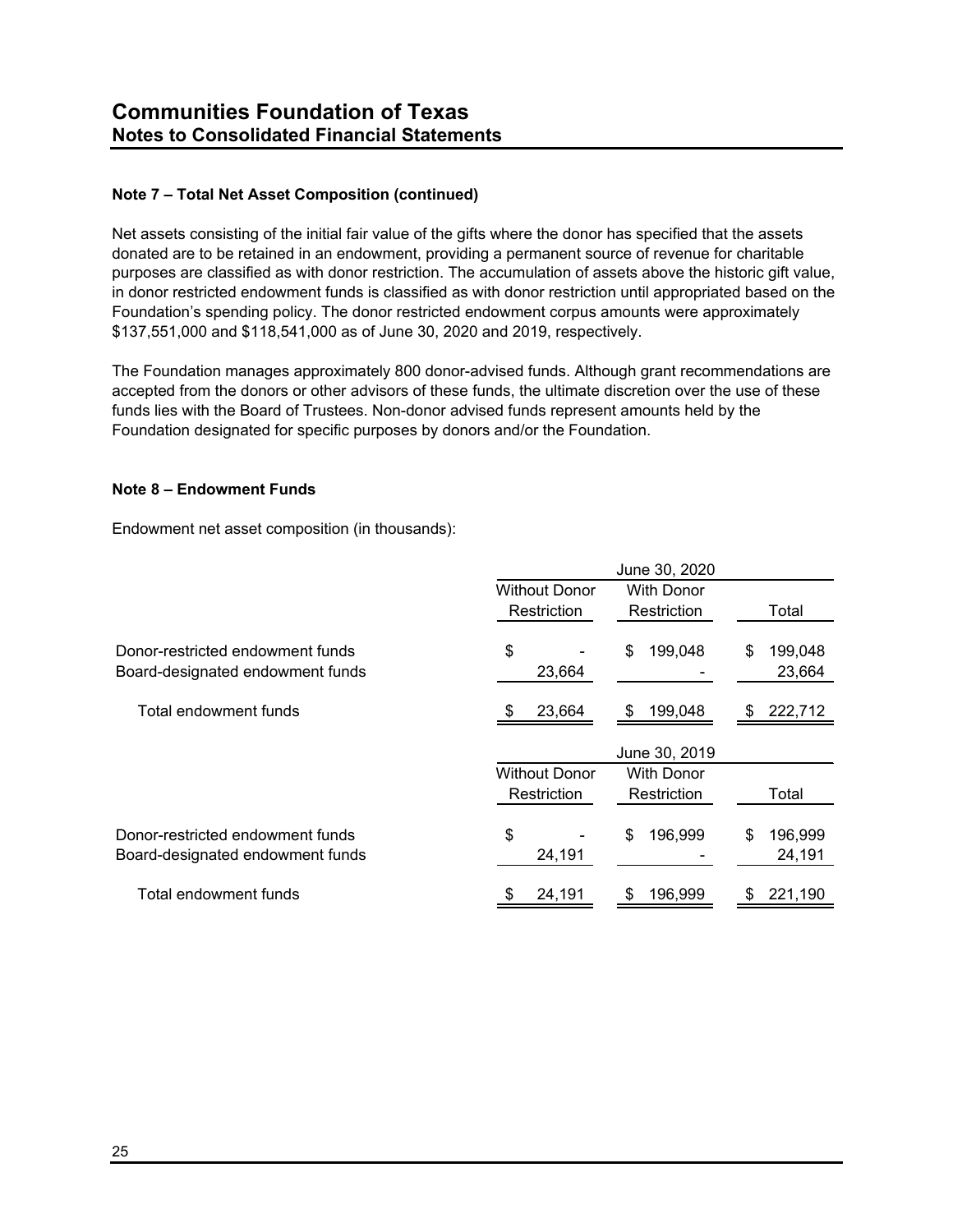# **Note 8 – Endowment Funds (continued)**

Changes in endowment net assets are summarized as follows (in thousands):

|                                        |                      | June 30, 2020     |               |
|----------------------------------------|----------------------|-------------------|---------------|
|                                        | <b>Without Donor</b> | <b>With Donor</b> |               |
|                                        | Restriction          | Restriction       | Total         |
| Endowment net assets, at July 1, 2019  | \$<br>24,191         | \$<br>196,999     | 221,190<br>\$ |
| Investment income, net                 | 254                  | 3,964             | 4,218         |
| Contributions                          |                      | 3,719             | 3,719         |
| Other income                           |                      | 96                | 96            |
| Donor-directed reclassifications       |                      | 1,959             | 1,959         |
| Appropriation of endowment assets      | (781)                | (7,689)           | (8, 470)      |
| Endowment net assets, at June 30, 2020 | 23,664               | 199,048           | 222,712       |
|                                        |                      | June 30, 2019     |               |
|                                        | <b>Without Donor</b> | <b>With Donor</b> |               |
|                                        | Restriction          | Restriction       | Total         |
| Endowment net assets, at July 1, 2018  | \$<br>24,007         | 176,915<br>\$     | 200,922<br>\$ |
| Investment income, net                 | 1,057                | 8,027             | 9,084         |
| Contributions                          |                      | 5,243             | 5,243         |
| Other loss                             |                      | (156)             | (156)         |
| Donor-directed reclassifications       |                      | 11,519            | 11,519        |
| Appropriation of endowment assets      | (873)                | (4, 549)          | (5, 422)      |
| Endowment net assets, at June 30, 2019 | 24,191               | 196,999           | 221,190<br>\$ |

# **Note 9 – Employee Benefit Plans**

#### **Defined Contribution Plan**

The Foundation has a defined contribution plan that covers all full-time employees of the Foundation who have attained the age of 18. Participating employees can contribute on a voluntary basis up to 82 percent of eligible earnings, not to exceed the amount allowed by law. The Foundation makes matching contributions on a discretionary basis, as determined by the Board of Trustees. In addition, all full-time employees with more than six months of service receive a safe harbor contribution of at least 3 percent of their annual salary. Costs associated with the defined contribution plan, including contributions, were approximately \$826,000 and \$696,000 for the years ended June 30, 2020 and 2019, respectively.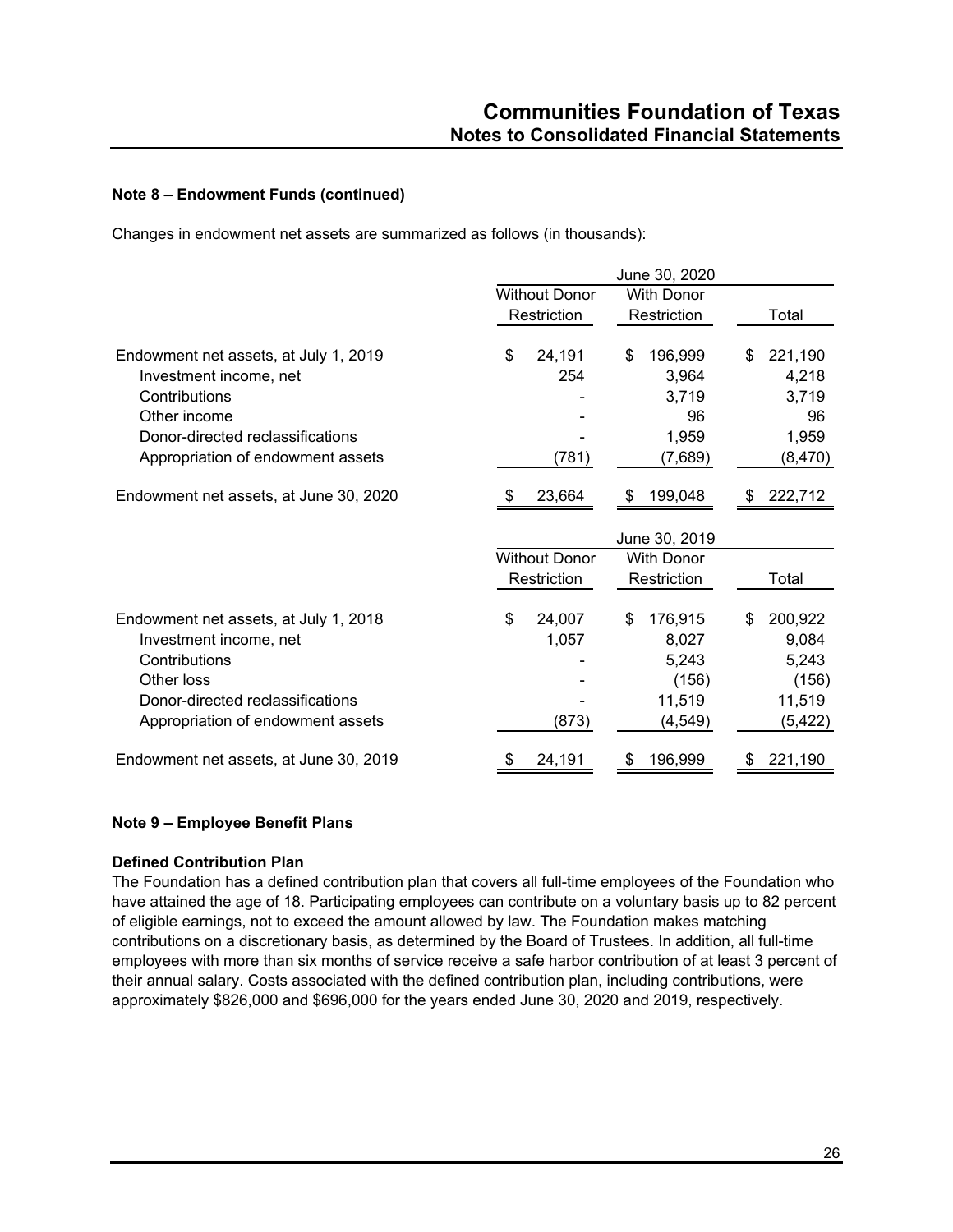# **Note 9 – Employee Benefit Plans (continued)**

## **Defined Contribution Plan (continued)**

In 2017, the Foundation initiated a deferred compensation plan under Section 457(b) of the Internal Revenue Code for certain senior executives. Eligible employees may elect to make contributions to the plan under a salary reduction agreement. No employer contributions are made to the plan. The plan liability of approximately \$182,000 and \$142,000 as of June 30, 2020 and 2019, respectively, is an unsecured obligation of the Foundation and is reflected in accounts payable and accrued liabilities in the consolidated statements of position.

# **Note 10 – Concentrations and Credit Risk**

At June 30, 2020 and 2019, the Foundation maintained uninsured balances of cash and cash equivalents of approximately \$23,578,000 and \$18,406,000, respectively, in depository accounts with financial institutions. The Foundation monitors financial institution concentrations and does not anticipate any losses from these concentrations.

Eighty six percent of net contributions receivable were due from four donors at June 30, 2020. Ninety one percent of net contributions receivable were due from three donors at June 30, 2019.

The Foundation maintains formal investment policies that set out performance criteria, provide investment guidelines, and require regular review of investment performance. The Foundation works with an investment consultant to review performance and evaluate investments managers. Investments are managed by multiple investment managers, who have responsibility for investing the funds according to the Foundation's investment policy. Risk is managed through rigorous evaluations performed before an investment is made, quarterly monitoring of performance, and regular communication with the investment managers.

# **Note 11 – Fair Value Measurements**

The Board of Trustees of the Community Foundation, as outlined in its bylaws, appoints an Investment Committee responsible for the overall management of the investments of the Community Foundation and the W.W. Caruth, Jr. Foundation. This responsibility includes the hiring and termination of investment managers, investment consultants, custodian banks, and securities lending agents. The investment department of the Community Foundation is responsible for sourcing, evaluating, and selecting investments for recommendation to the Investment Committee. They are also responsible for the day-today operations involving due diligence and other testing procedures in regard to reviewing the reasonableness of fair value for all investments, which includes evaluating the accuracy and adequacy of information provided by custodians, brokers, and managers. The valuation process for investments is the responsibility of the investment department of the Community Foundation, and all other fair value measurements are the responsibility of the accounting department of the Community Foundation. Fair value measurements for beneficial interests in charitable remainder trusts and liabilities associated with split-interest agreements are prepared by the accounting department of the Community Foundation and approved by the Board of Trustees during their review and approval of the periodic internal financial statements of the Foundation. The Board of Directors of the Supporting Organizations perform these functions for the supporting organizations.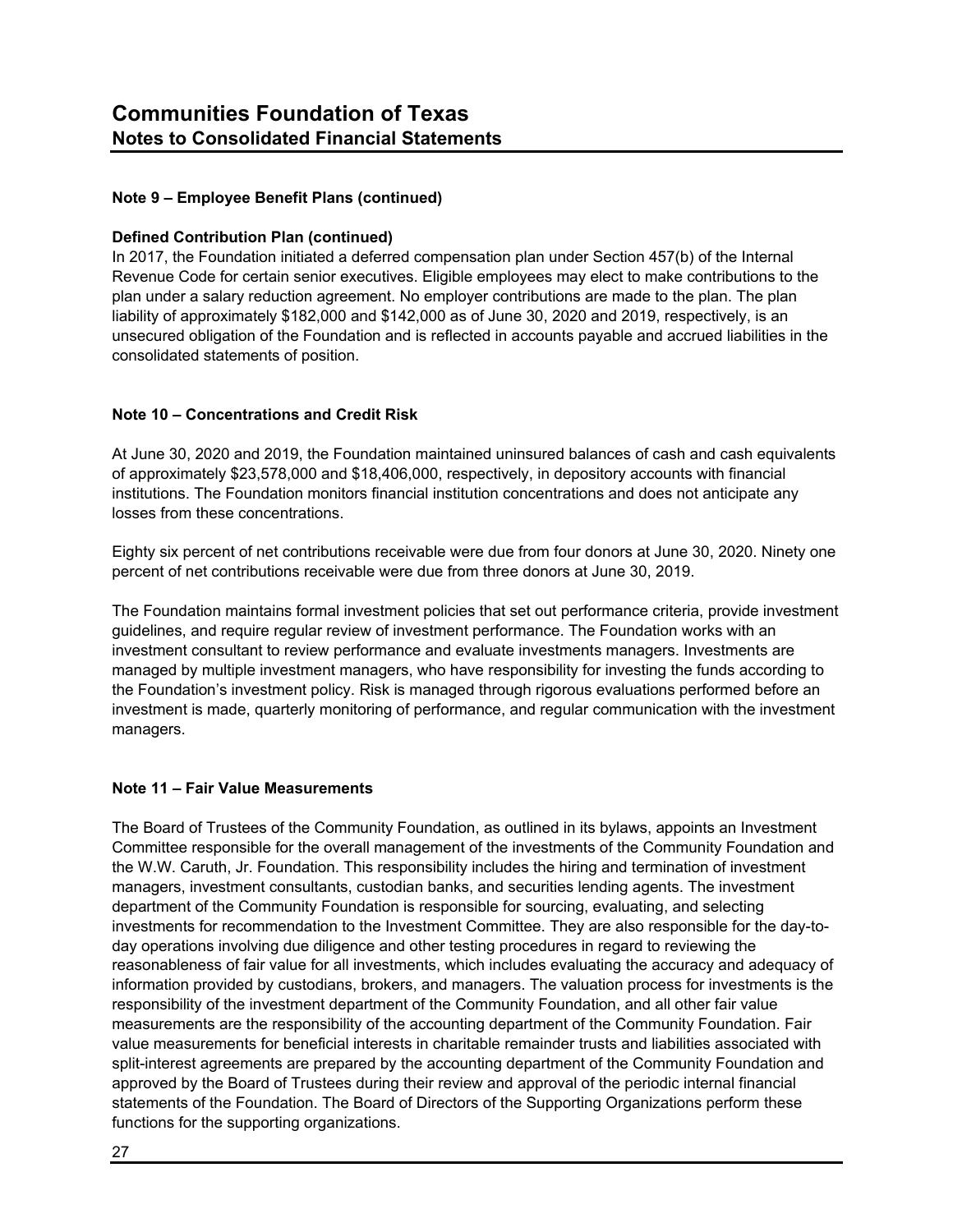The methods and assumptions used to estimate the fair value of assets and liabilities in the consolidated financial statements, including a description of the methodologies used for the classifications within the fair value hierarchy, if applicable, are as follows:

## **Investments**

All of the marketable securities are valued by nationally recognized third-party pricing services. Each organization within the Foundation gives highest priority to quoted prices in active markets for identical assets accessed at the measurement date. An active market for the asset is a market in which transactions for the asset occur with sufficient frequency and volume to provide pricing information on an ongoing basis, and the Foundation classifies all such assets as Level 1. The Foundation gives a Level 2 priority to valuation prices where the valuation process involves inputs other than quoted prices included in Level 1 that are observable for the asset, either directly or indirectly, using the market approach.

Level 2 inputs under the market approach include quoted prices for similar assets in active markets, quoted prices for identical or similar assets in markets where there is not sufficient activity, and/or where price quotations vary substantially either over time or among market makers, or in which little information is released publicly. In certain cases, where Level 1 or Level 2 inputs are not available, investments are classified within Level 3 of the hierarchy.

Nonmarketable securities are carried at fair value which is based on NAV as provided by the fund manager and/or adjusted by the Foundation. The Foundation uses management agreements, analyst notes, audited financial statements, and underlying investment holdings to evaluate the fund manager's valuation methodology (i.e., in determining whether the fund manager follows ASC 820, *Fair Value Measurements*) and considers various other factors including contributions and withdrawals to the fund and monitoring unaudited interim reporting to determine if any adjustment to the NAV is necessary.

# **Beneficial Interests in Charitable Remainder Trusts**

The beneficial interest is carried at fair value, which is based on the present value of the expected future cash inflows from the trusts. The fair value of the underlying trust assets is based on quoted market prices when available or the best estimate of fair value as determined by the third-party trustee. The Foundation's valuation technique considers the fair value of the assets held in the trust and applies a discount rate to convert such amounts to a single present value amount. The discount rate used by the Foundation reflects current market conditions including the inherent risk in the underlying assets and the risk of nonperformance by the trustee. Due to the significant unobservable inputs required to estimate the expected future cash receipts from the trust agreements under the income approach, the Foundation's beneficial interest is classified as Level 3 in the hierarchy.

# **Cash Surrender Value of Life Insurance Policies**

The asset's carrying amount is the current cash surrender values on life insurance policies for which the Foundation is the beneficiary.

# **Liabilities Associated with Split-Interest Agreements**

The fair value of the liabilities is determined by discounting the future cash flows at rates that could currently be negotiated by the Foundation for borrowings of similar amounts. The carrying value approximates the liabilities' fair value.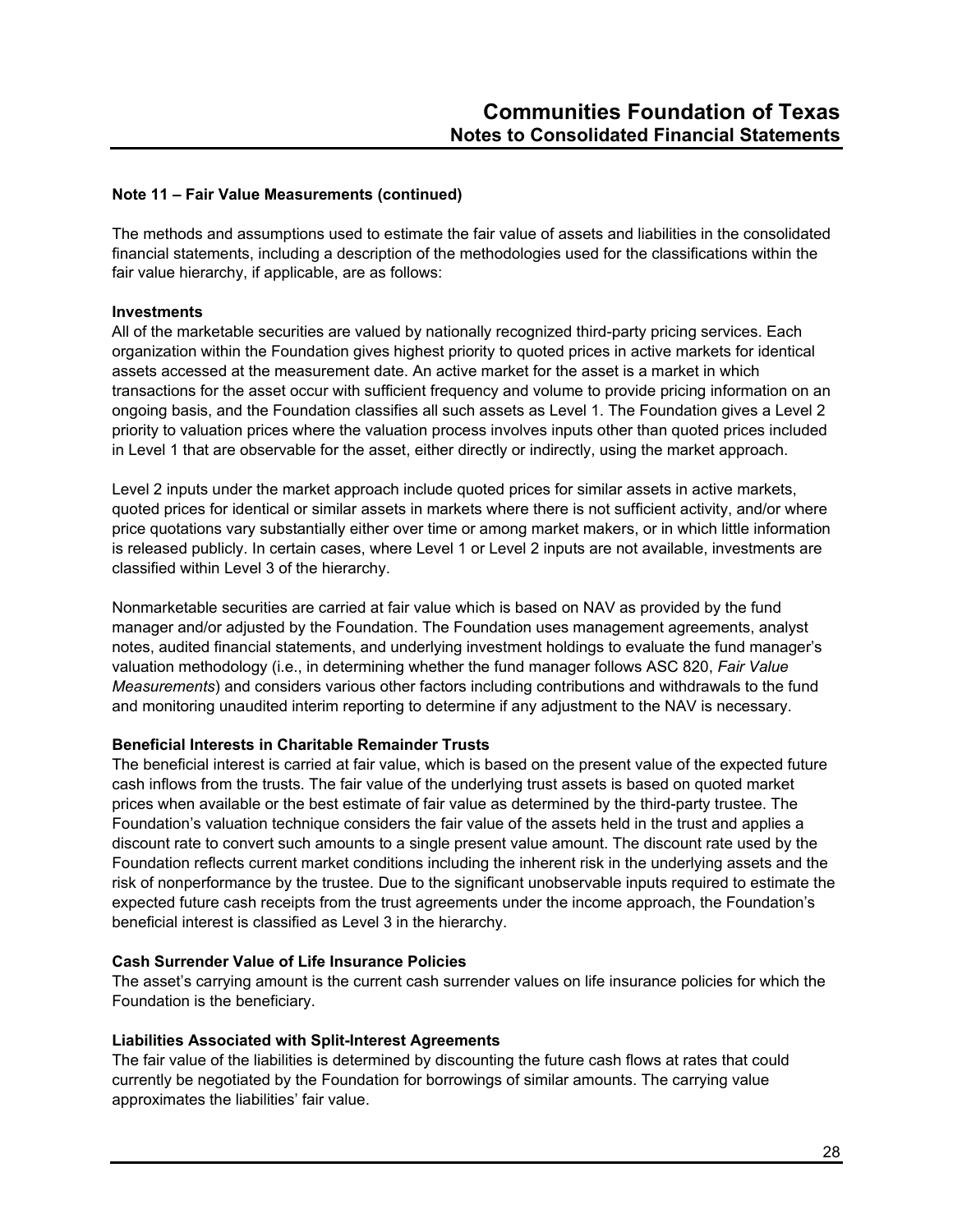Assets and liabilities measured at fair value on a recurring basis are classified within the fair value hierarchy as follows at June 30 (in thousands):

|                                                    |             |                    | June 30, 2020            |              |               |
|----------------------------------------------------|-------------|--------------------|--------------------------|--------------|---------------|
|                                                    | Level 1     | Level <sub>2</sub> | Level 3                  | <b>NAV</b>   | Total         |
| Assets                                             |             |                    |                          |              |               |
| Investments                                        |             |                    |                          |              |               |
| Marketable securities                              |             |                    |                          |              |               |
| Cash equivalents and short-term funds              | 5.545<br>\$ | \$105,724          | \$                       | \$           | \$<br>111,269 |
| Government securities and municipal bonds          | 818         | 1,349              |                          |              | 2,167         |
| Corporate bonds                                    | 2,432       | 1,840              |                          |              | 4,272         |
| Exchange-traded funds                              | 7,405       |                    |                          |              | 7,405         |
| Future contracts                                   | 194         |                    |                          |              | 194           |
| Equities                                           |             |                    |                          |              |               |
| U.S. equities                                      | 38,908      |                    |                          |              | 38,908        |
| International equities                             | 653         | 10                 |                          |              | 663           |
| Real estate investment trusts (REITs)              | 107         | 2,714              |                          |              | 2.821         |
| Mutual funds                                       | 146,476     |                    |                          |              | 146,476       |
| Investments measured at net asset value            |             |                    |                          | 752,083      | 752,083       |
| <b>Total investments</b>                           | 202,538     | 111,637            |                          | 752,083      | 1,066,258     |
| Beneficial interest in charitable remainder trusts |             |                    | 4,924                    |              | 4,924         |
| Cash surrender value of life insurance policies    |             | 162                |                          |              | 162           |
| <b>Total assets</b>                                | \$202,538   | \$111,799          | \$<br>4,924              | \$752,083    | \$1,071,344   |
| Liabilities                                        |             |                    |                          |              |               |
| Funds held for others                              | \$          | \$                 |                          | 52,990<br>\$ | 52,990<br>\$  |
|                                                    | Ŝ           | $\overline{\$}$    | \$                       | 52.990<br>\$ | \$<br>52.990  |
|                                                    | Level 1     | Level <sub>2</sub> | June 30, 2019<br>Level 3 | <b>NAV</b>   | Total         |
| Assets                                             |             |                    |                          |              |               |
| Investments                                        |             |                    |                          |              |               |
| Marketable securities                              |             |                    |                          |              |               |
| Cash equivalents and short-term funds              | \$13,752    | \$77,401           | \$                       | \$           | 91,153<br>S.  |
| Government securities and municipal bonds          | 1,060       | 1,262              |                          |              | 2,322         |
| Corporate bonds                                    | 3,789       | 1,433              |                          |              | 5,222         |
| Equities                                           |             |                    |                          |              |               |
| U.S. equities                                      | 67,241      |                    |                          |              | 67,241        |
| International equities                             | 50,577      |                    |                          |              | 50,577        |
| Real estate investment trusts (REITs)              | 32,236      | 1,120              |                          |              | 33,356        |
| <b>Mutual funds</b>                                | 145,041     |                    |                          |              | 145,041       |
| Investments measured at net asset value            |             |                    |                          | 647,052      | 647,052       |
| <b>Total investments</b>                           | 313,696     | 81,216             |                          | 647,052      | 1,041,964     |
| Beneficial interest in charitable remainder trusts |             |                    | 6,886                    |              | 6,886         |
| Cash surrender value of life insurance policies    |             | 169                |                          |              | 169           |
| <b>Total assets</b>                                | \$313,696   | \$<br>81,385       | \$<br>6,886              | \$647,052    | \$1,049,019   |
| Liabilities                                        |             |                    |                          |              |               |

\$ - - \$ - \$ 51,454 \$ 51,454 \$

Funds held for others \$ - \$ - \$ 51,454 \$ 51,454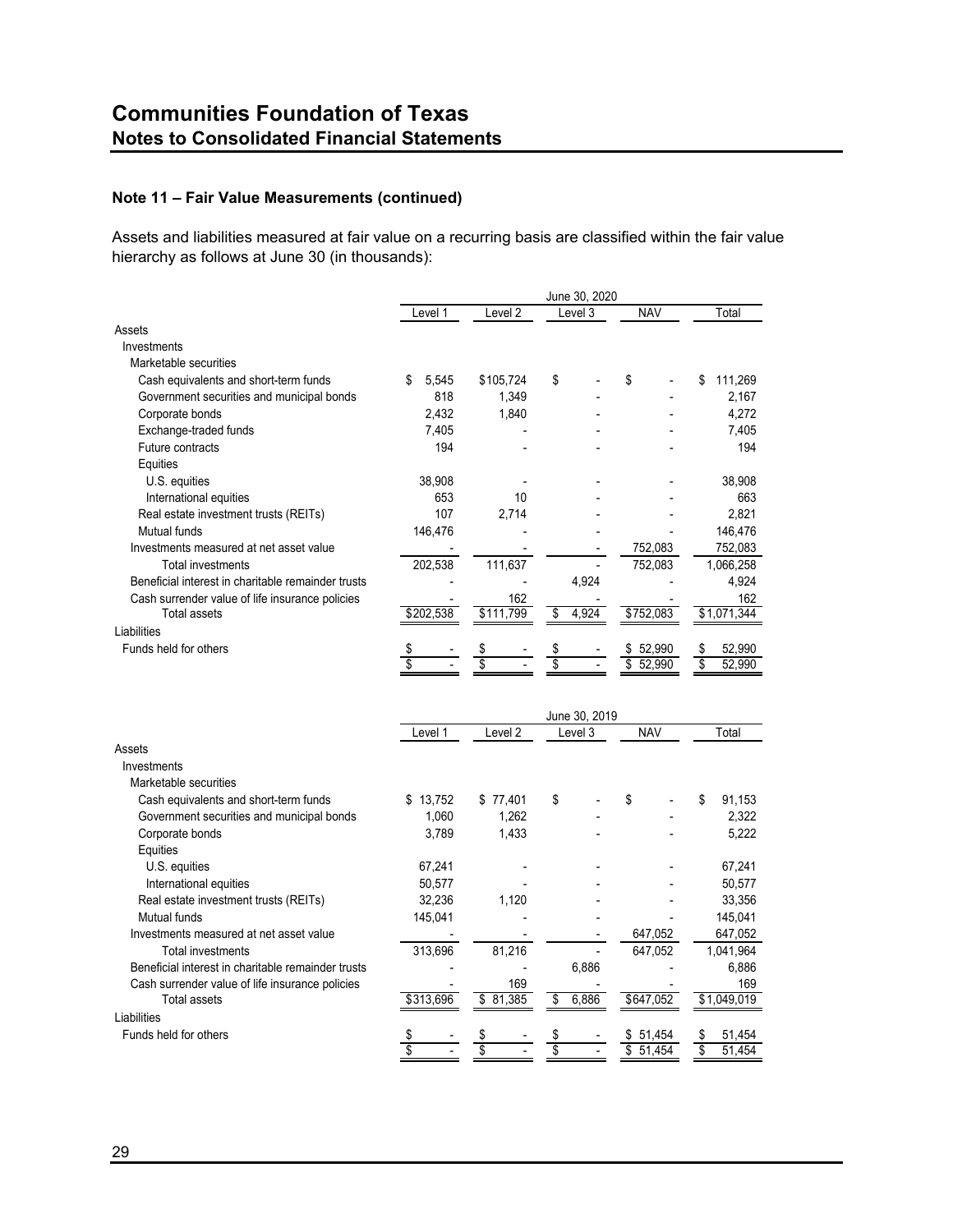The changes in Level 3 assets and liabilities measured at fair value on a recurring basis are summarized as follows (in thousands):

|                                              | <b>Beneficial Interests</b><br>in Charitable<br><b>Remainder Trusts</b> |  |  |
|----------------------------------------------|-------------------------------------------------------------------------|--|--|
| Balance at June 30, 2018<br>Contributions    | \$<br>6,643                                                             |  |  |
| Sales and distributions                      | (135)                                                                   |  |  |
| Change in value of split-interest agreements | 378                                                                     |  |  |
| Balance at June 30, 2019<br>Contributions    | 6,886                                                                   |  |  |
| Sales and distributions                      | (1,649)                                                                 |  |  |
| Change in value of split-interest agreements | (313)                                                                   |  |  |
| Balance, at June 30, 2020                    | \$<br>4,924                                                             |  |  |

The summary of changes in fair value of Level 3 assets has been prepared to reflect the activity in the same categories as those provided in the consolidated statements of activities.

The following table summarizes the valuation techniques and significant unobservable inputs used for the Foundation's assets that is categorized within Level 3 of the fair value hierarchy (in thousands):

|                                                                 |         | Fair Value at<br>June 30 | Valuation             | Unobservable                                          | Range of Inputs             | (Weighted Average)<br>June 30 |
|-----------------------------------------------------------------|---------|--------------------------|-----------------------|-------------------------------------------------------|-----------------------------|-------------------------------|
| Investment Type                                                 | 2020    | 2019                     | <b>Techniaues</b>     | Input(b)                                              | 2020                        | 2019                          |
| <b>Beneficial interest</b><br>in charitable<br>remainder trusts | \$4.924 | \$6.886                  | Discounted cash flows | Discount rate (a)<br>Expected rate of<br>return $(c)$ | $3.8\%$ to<br>6%<br>(3.90%) | $2.2%$ to<br>6%<br>(3.62%)    |

(a) Represents amounts used when the Foundation has determined that market participants would take into account these discounts when pricing the assets or liabilities.

 $(b)$  Significant increases or decreases in any of the above unobservable inputs in isolation may result in a significantly lower or higher fair value.

(c) Represents the net fair value of assets to be paid to the Foundation based on terms stated in the trust agreement.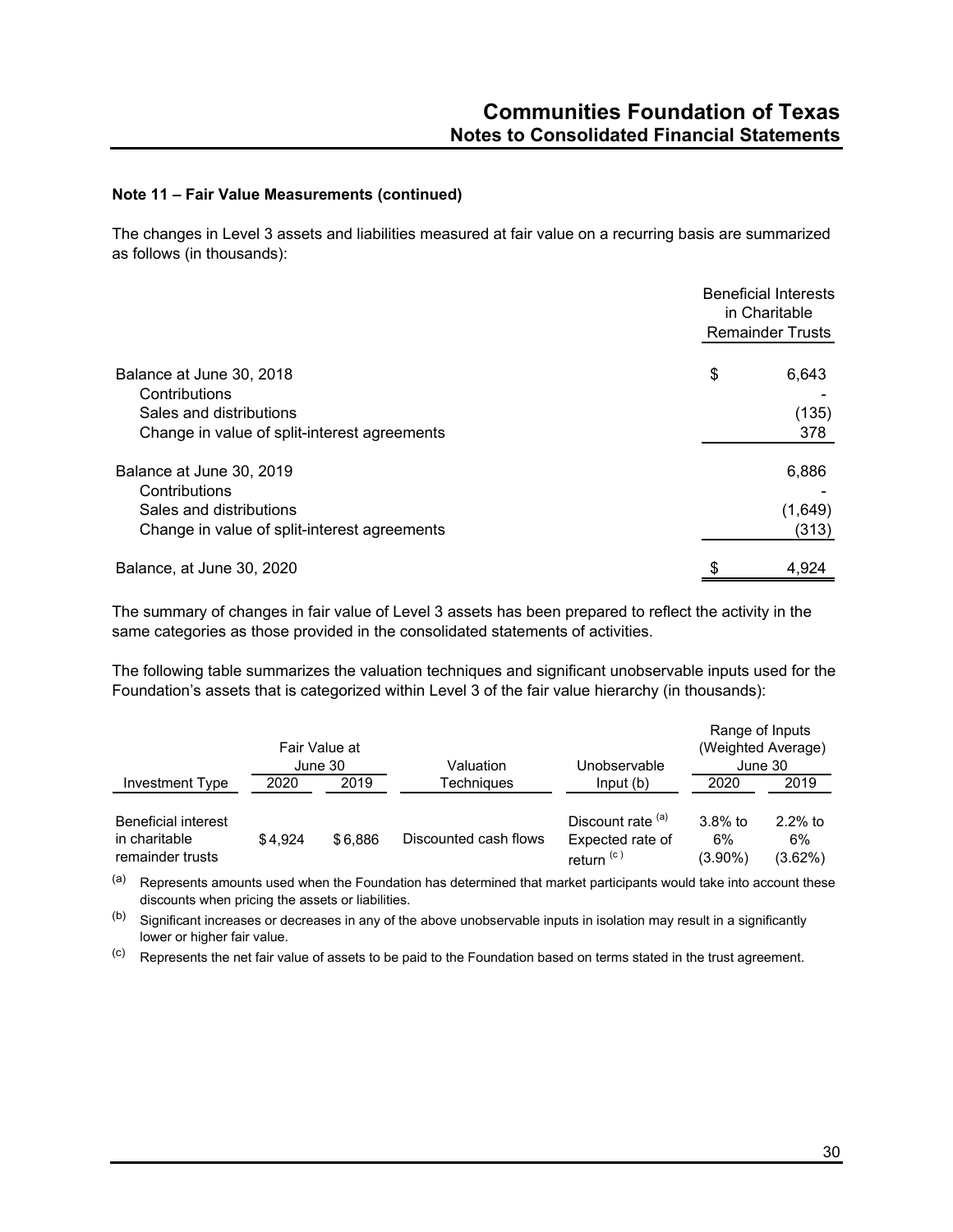The Foundation's investments in certain entities that calculate NAV and for which there is not a readily determinable fair value are summarized as follows (in thousands):

|                                                  |                   | <b>Fair Value</b><br><b>June 30,</b><br>2020 | Unfunded<br>Commitments<br><b>June 30,</b><br>2020 | Redemption<br>Frequency<br>(If Currently<br>Eligible) | Redemption<br>Notice<br>Period    |
|--------------------------------------------------|-------------------|----------------------------------------------|----------------------------------------------------|-------------------------------------------------------|-----------------------------------|
| Index funds<br>Equity fund<br>International fund | (a)<br>(b)<br>(c) | \$<br>285,499<br>6,439<br>106,808            | \$<br>۰                                            | Daily<br>Monthly<br>Weekly, Monthly                   | 2 days<br>30 days<br>3 to 30 days |
| Emerging market funds                            | (d)               | 87,121                                       | ٠                                                  | Daily, Monthly                                        | 2 to 90 days                      |
| Bond funds                                       | (e)               | 92,462                                       |                                                    | Daily                                                 | 15 days or N/A                    |
| Fund of funds                                    | (f)               | 23,444                                       |                                                    | Quarterly,<br>Annually,<br>Semi-Annual                | 6 to 60 days<br>or N/A            |
| Hedge funds                                      | (g)               | 80,752                                       |                                                    | Quarterly,<br>Annually,<br>Semi-Annual                | 30 to 75 days                     |
| Private-equity funds                             | (h)               | 69,558                                       | 33,567                                             | N/A                                                   | N/A                               |
| Total                                            |                   | \$<br>752,083                                | \$<br>33,567                                       |                                                       |                                   |

(a) This class includes commingled equity index funds that invest in large, mid and small cap domestic public equities. No accounts have short positions.

- (b) This class includes commingled funds that invests in domestic public equities. The account has no short positions.
- (c) This class includes commingled funds that invests in large and mid-cap international public equities. This account has no short positions.
- (d) This class includes commingled emerging market equity index funds. This class may invest in derivatives.
- (e) This class includes a commingled fund that invests in fixed income markets across the globe.
- $($ f) Fund of funds consist of investment funds that are designed to invest in diversified holdings. Management of the fund has the ability to hold a net long or net short position.
- $(9)$  This class includes commingled funds that provide exposure to a diverse array of absolute return oriented strategies, some implemented by single-strategy specialists and others pursued by managers employing multiple techniques. These strategies may include but are not limited to long/short equity, event-driven investing, capital structured arbitrage and fixed income arbitrage.
- (h) These funds consist of investments in private equity funds and similar investment funds that are generally designed for long-term investment strategies by investing in companies whose stock is not publicly traded, bank debt, real estate, or similar investment securities. Distributions are typically based on capital transactions and other liquidity events within the underlying investment funds. The investments in this category cannot currently be redeemed by the Foundation and the ultimate outcome of liquidity events and overall duration of the funds cannot reasonably be determined.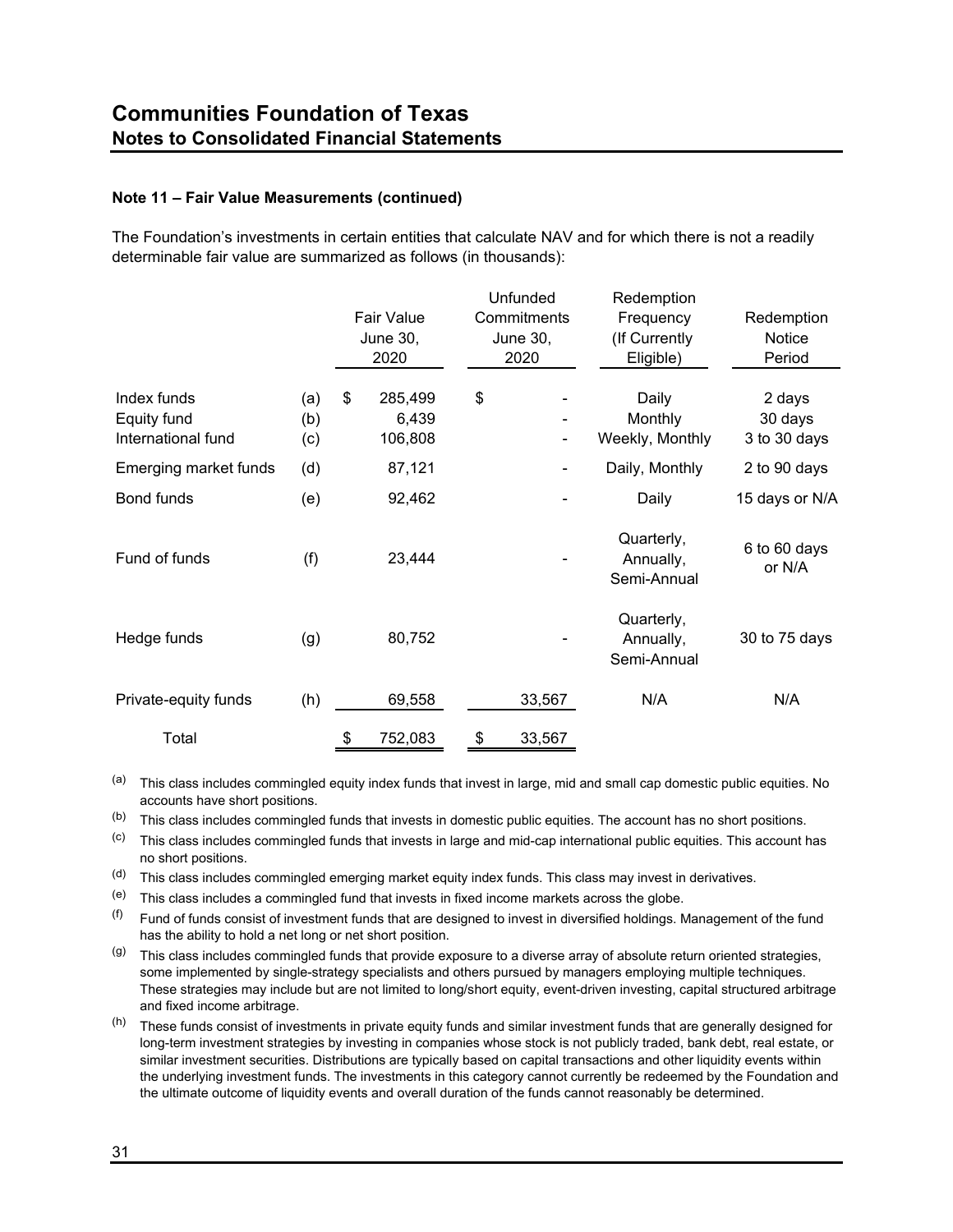# **Note 12 – Leases**

The Foundation leases office, retail, and restaurant space, as well as certain agricultural land to independent third parties. These leases expire over the next 19 years.

Future minimum rental income under non-cancelable operating leases include the following at June 30, 2020 (in thousands):

| For Years Ending |              |
|------------------|--------------|
| June 30,         |              |
| 2021             | \$<br>4,406  |
| 2022             | 3,631        |
| 2023             | 2,301        |
| 2024             | 1,681        |
| 2025             | 1,420        |
| Thereafter       | 8,298        |
|                  |              |
| Total            | \$<br>21,737 |

This amount does not include contingent rentals that may be received under certain leases of retail space that are based on a percentage of revenues. There was no revenue from contingent rentals in 2020 and 2019. The Foundation recognized lease income, included in other income in the consolidated statements of activities, of approximately \$5,476,000 and \$5,418,000 for the years ended June 30, 2020 and 2019, respectively.

# **Note 13 – Other Investments**

The Foundation's other investments are comprised of equity interests in privately held corporations, limited partnerships, and limited liability companies which do not have readily determinable fair values. Based on evaluation, the Foundation has determined that its investment in three entities should be reported under the equity method and that all other investments are reported in accordance with ASU 2016-01. Under the equity method, the initial investment is reflected at cost and adjusted for the equity in the undistributed net earnings (losses) since acquisition. The Foundation's ownership in the largest investment was 22.61 percent for the years ended June 30, 2020 and 2019. The Foundation owned 50.0 percent and 14.3 percent in the remaining two investments for both of the years ended June 30, 2020 and 2019.

The Foundation reported total investments carried under the equity method of approximately \$13,294,000 and \$13,369,000 at June 30, 2020 and 2019, respectively. The Foundation recognized earnings related to its investments carried under the equity method of approximately \$1,219,000 and \$1,159,000 for the years ended June 30, 2020 and 2019, respectively, which are included in other income in the consolidated statements of activities. All earnings were distributed and cash was received by the Foundation for the years ended June 30, 2020 and 2019.